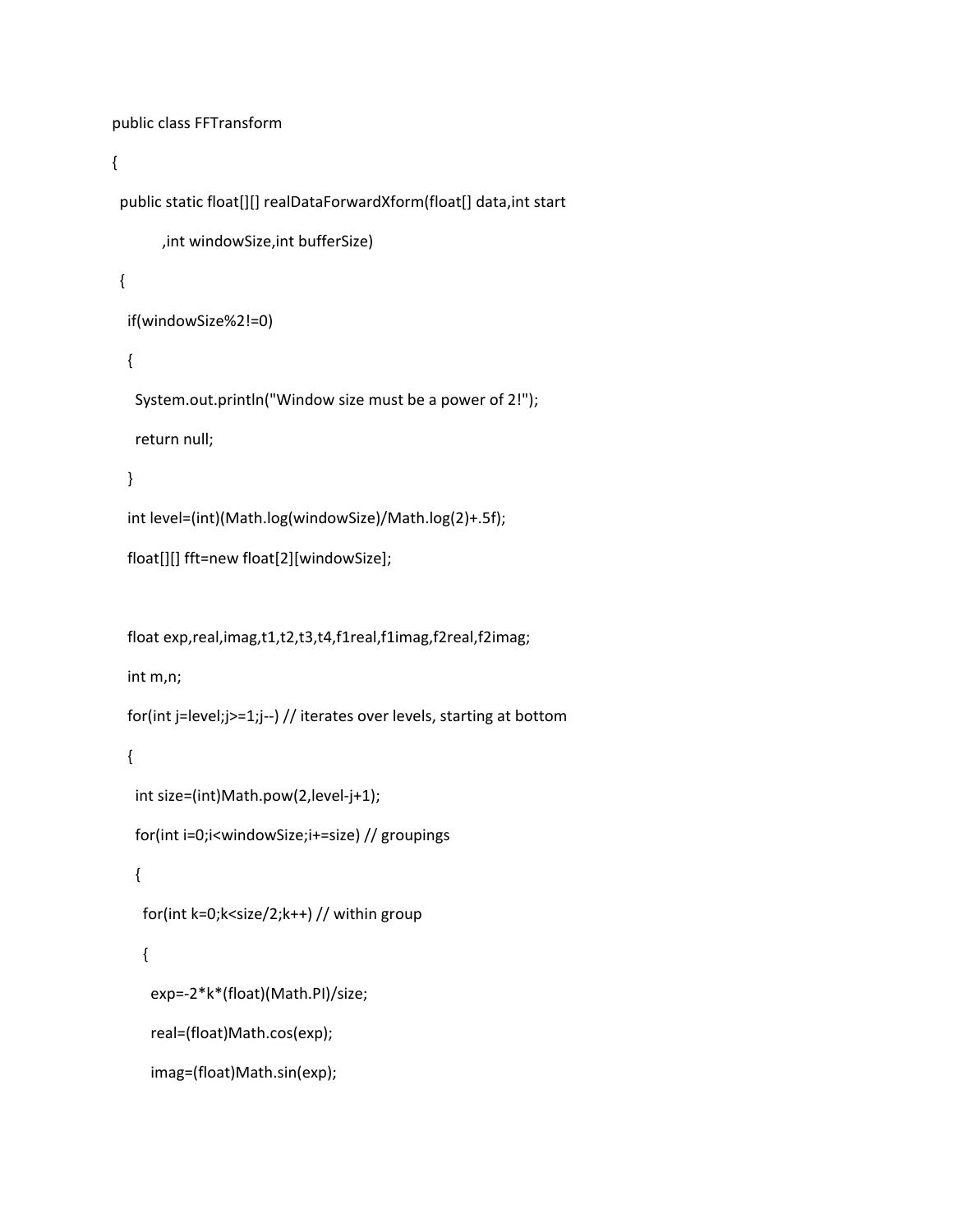```
          m=i+size/2+k;
          n=i+k;
          if(j==level)
          {
             t1=data[(map[level][m]+start)%bufferSize]*real;
              t2=0;
             t3=data[(map[level][m]+start)%bufferSize]*imag;
              t4=0;
              f1real=data[(map[level][n]+start)%bufferSize]+t1‐t2;
              f1imag=0;
              f2real=data[(map[level][n]+start)%bufferSize]‐t1+t2;
             f2imag=0;
          }
          else
          {
             t1=fft[0][m]*real;
             t2=fft[1][m]*imag;
              t3=fft[0][m]*imag;
             t4=fft[1][m]*real;
             f1real=fft[0][n]+t1‐t2;
              f1imag=fft[1][n]+t3+t4;
              f2real=fft[0][n]‐t1+t2;
             f2imag=fft[1][n]‐t3‐t4;
```

```
          }
```

```
          fft[0][n]=f1real;
```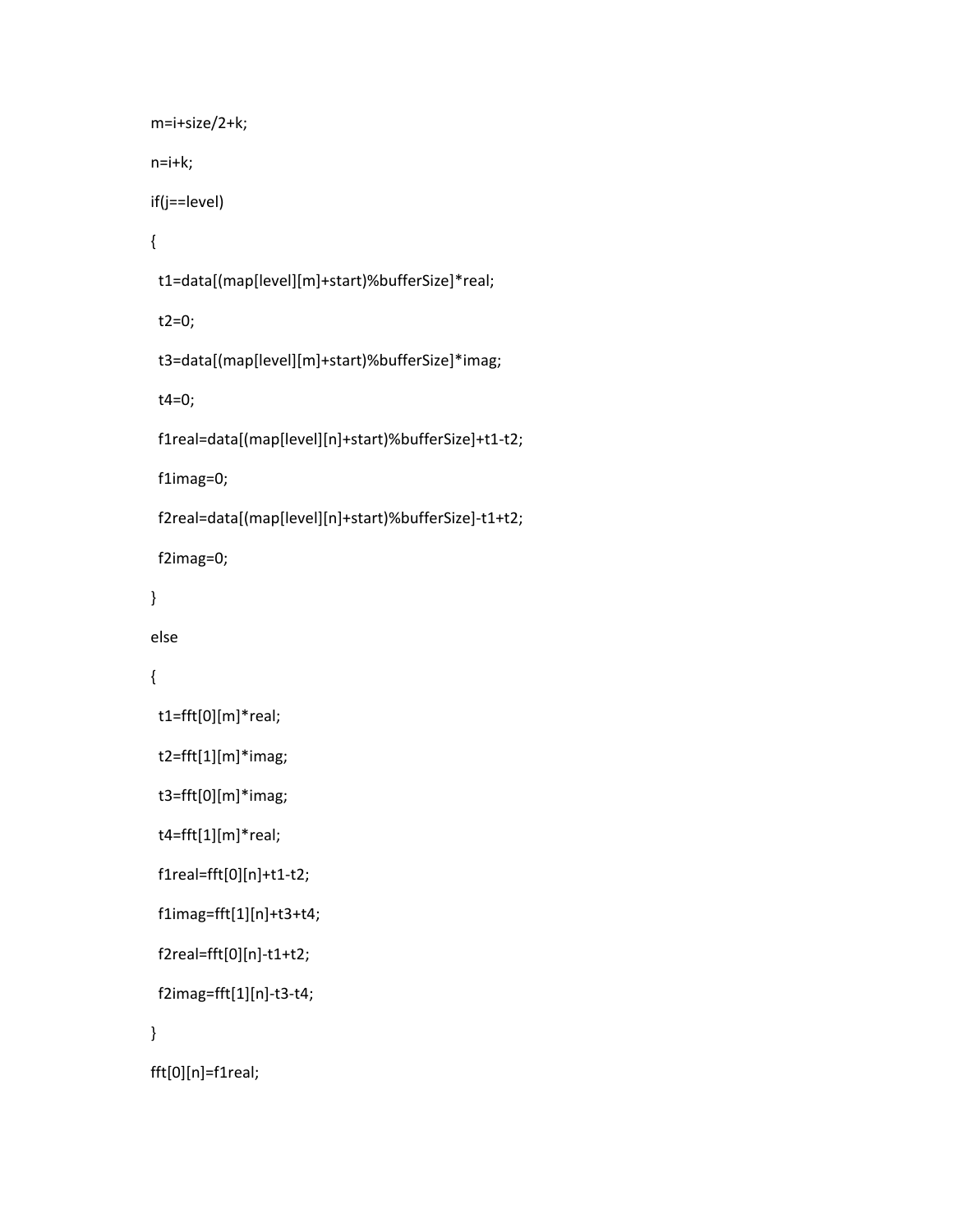```
          fft[1][n]=f1imag;
               fft[0][m]=f2real;
               fft[1][m]=f2imag;
            }
        }
     }
     return fft;
  }
public static float[][] realDataForwardXform(float[] data,int start
                    ,int windowSize,int bufferSize,float[] hannWindow)
  {
     if(windowSize%2!=0)
     {
        System.out.println("Window size must be a power of 2!");
        return null;
     }
     int level=(int)(Math.log(windowSize)/Math.log(2)+.5f);
     float[][] fft=new float[2][windowSize];
     float exp,real,imag,t1,t2,t3,t4,f1real,f1imag,f2real,f2imag;
     int m,n;
     for(int j=level;j>=1;j‐‐) // iterates over levels, starting at bottom
     {
```

```
      int size=(int)Math.pow(2,level‐j+1);
```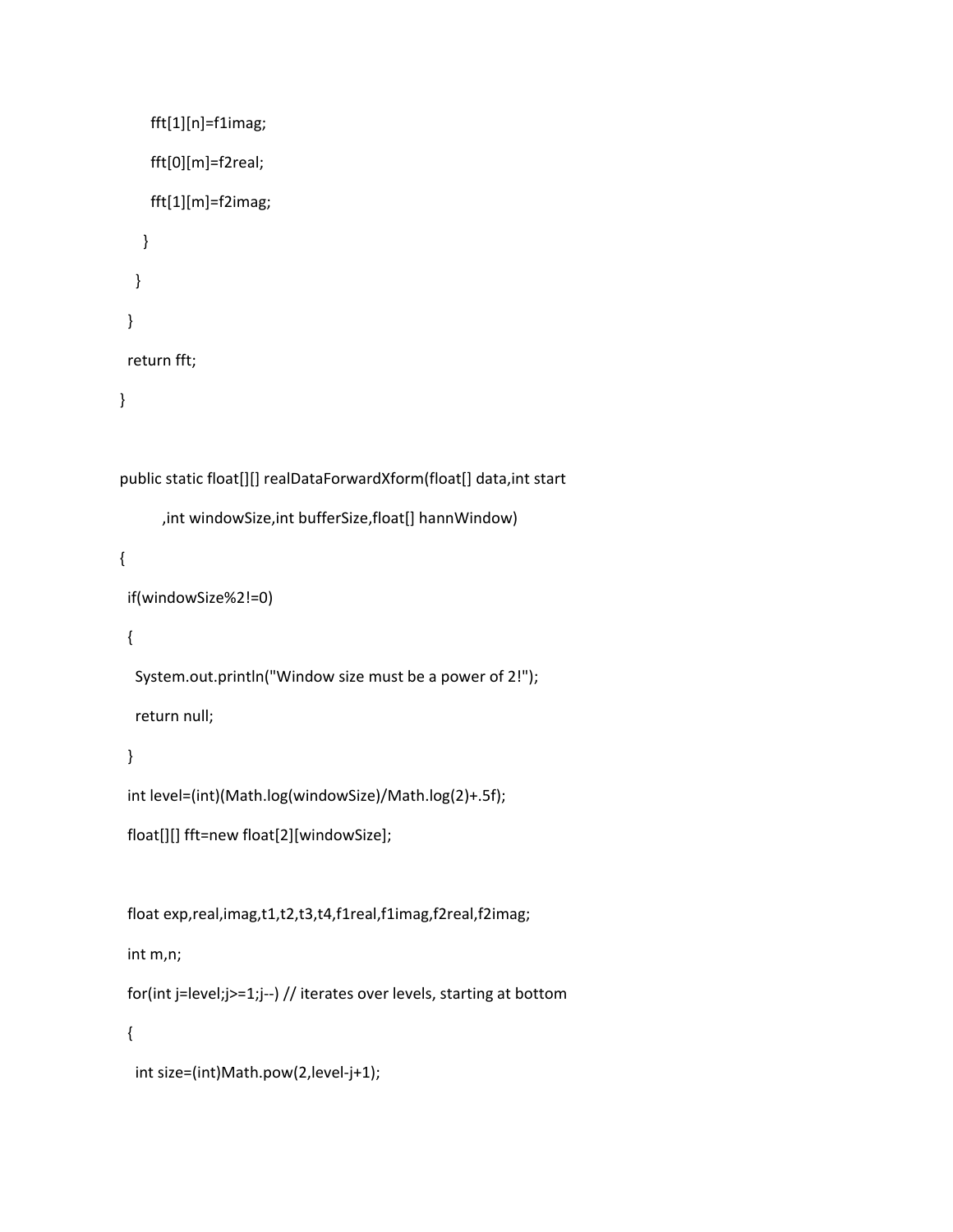```
      for(int i=0;i<windowSize;i+=size) // groupings
      {
         for(int k=0;k<size/2;k++) // within group
         {
             exp=‐2*k*(float)(Math.PI)/size;
             real=(float)Math.cos(exp);
             imag=(float)Math.sin(exp);
             m=i+size/2+k;
             n=i+k;
             if(j==level)
             {
                 t1=data[(map[level][m]+start)%bufferSize]
                                             *hannWindow[map[level][m]]*real;
                 t2=0;
                 t3=data[(map[level][m]+start)%bufferSize]
                                            *hannWindow[map[level][m]]*imag;
                 t4=0;
                 f1real=data[(map[level][n]+start)%bufferSize]
                                            *hannWindow[map[level][n]]+t1‐t2;
                 f1imag=0;
                 f2real=data[(map[level][n]+start)%bufferSize]
                                            *hannWindow[map[level][n]]‐t1+t2;
                 f2imag=0;
             }
```
else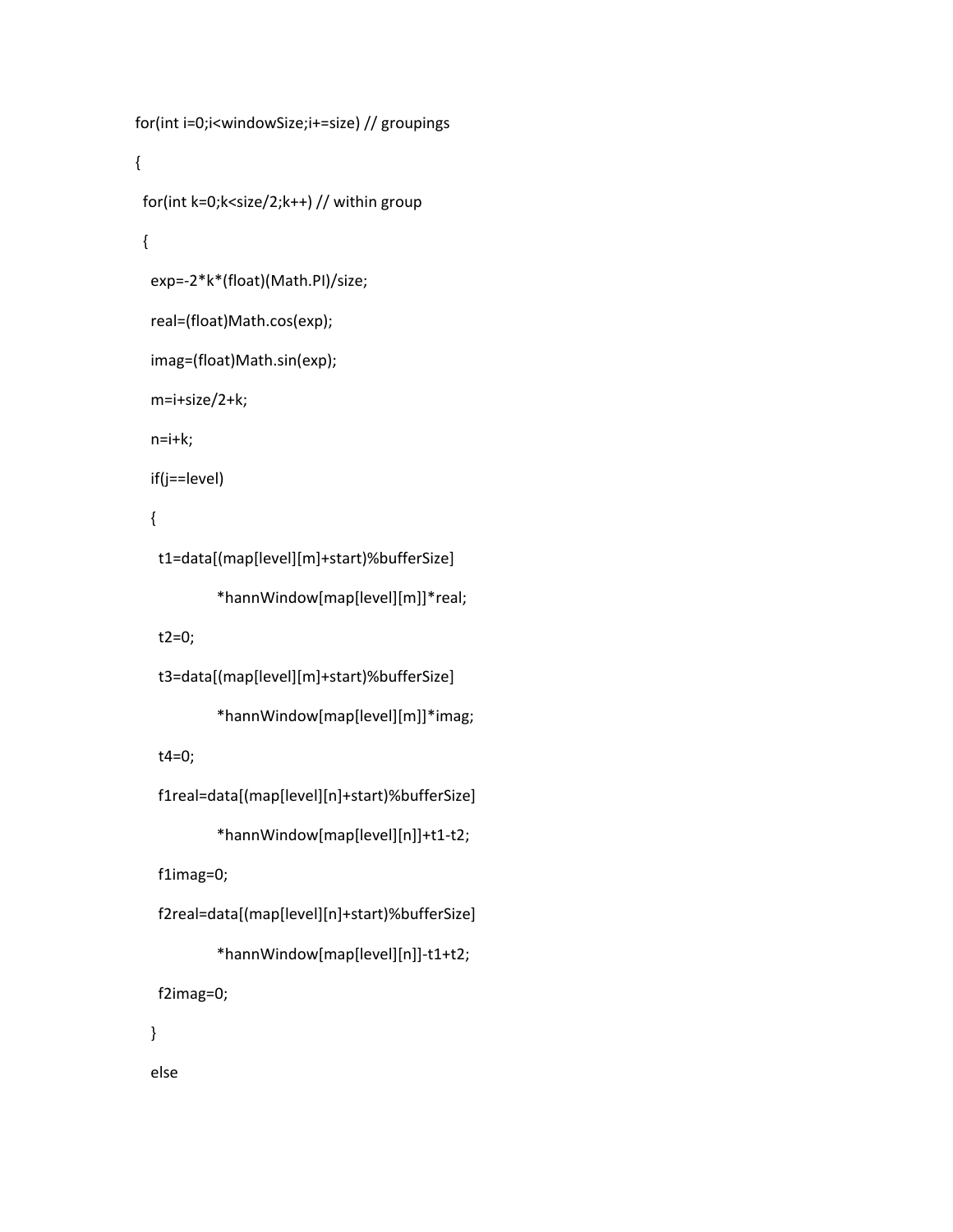{

```
            t1=fft[0][m]*real;
```

```
            t2=fft[1][m]*imag;
```

```
            t3=fft[0][m]*imag;
```
t4=fft[1][m]\*real;

```
            f1real=fft[0][n]+t1‐t2;
```

```
            f1imag=fft[1][n]+t3+t4;
```

```
            f2real=fft[0][n]‐t1+t2;
```
f2imag=fft[1][n]‐t3‐t4;

```
          }
```

```
          fft[0][n]=f1real;
```

```
          fft[1][n]=f1imag;
```

```
          fft[0][m]=f2real;
```

```
          fft[1][m]=f2imag;
```

```
        }
```

```
      }
```
}

## return fft;

}

public static void realDataInverseXformOverlapAdd(float[][] fft,float[] data,int start

```
            ,int windowSize,int bufferSize)
```

```
  {
```

```
    if(windowSize%2!=0)
```
{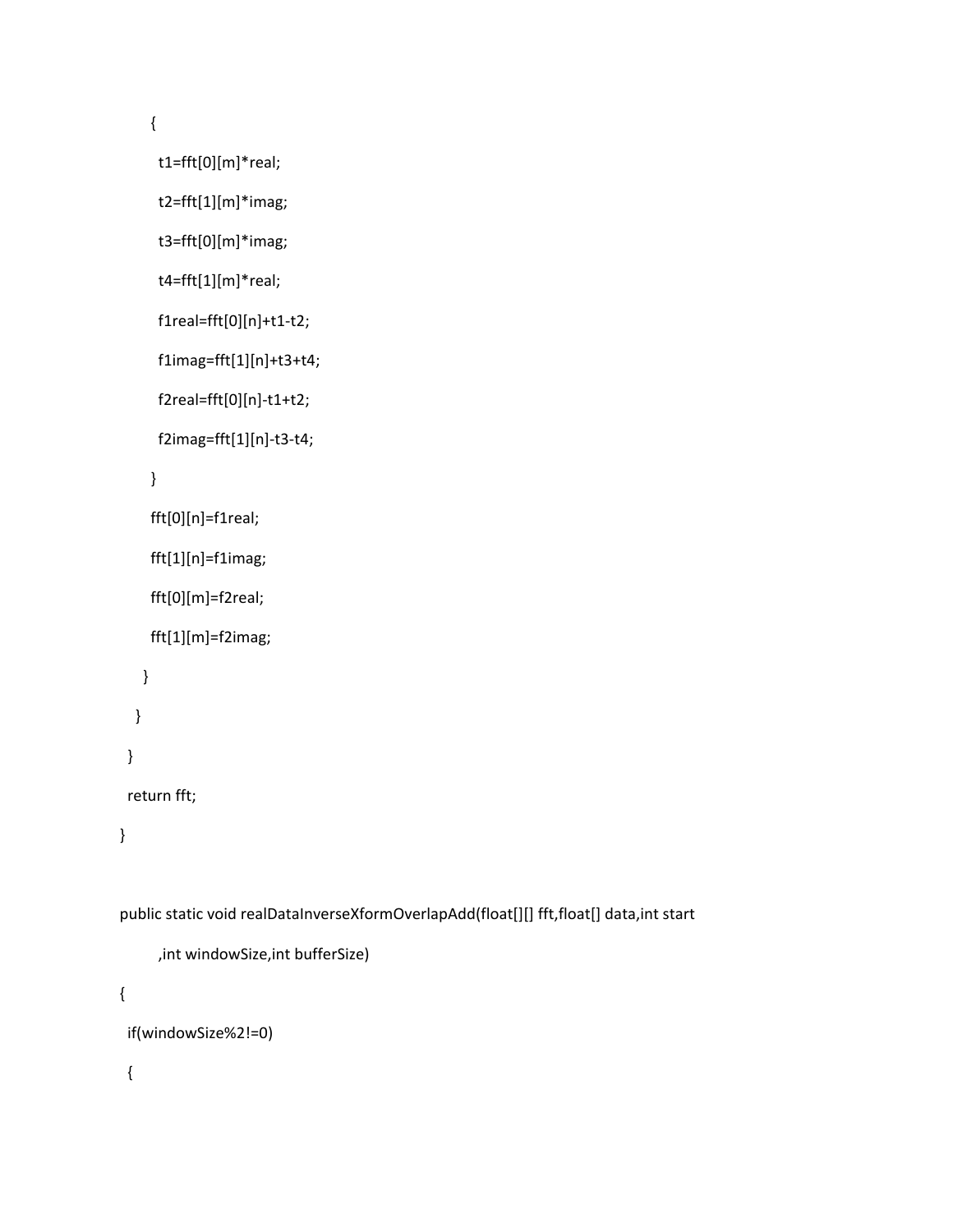System.out.println("Window size must be a power of 2!"); return;

```
    }
```
int level=(int)(Math.log(windowSize)/Math.log(2)+.5f);

```
    float[][] ifft=new float[2][windowSize];
```
 float exp,real,imag,f0,f1,t1,t2,t3,t4,f1real,f1imag,f2real,f2imag; int m,n; for(int j=level;j>=1;j‐‐) // iterates over levels, starting at bottom { int size=(int)Math.pow(2,level‐j+1); for(int i=0;i<windowSize;i+=size) // groupings { for(int k=0;k<size/2;k++) // within group { exp=‐2\*k\*(float)(Math.PI)/size; real=(float)Math.cos(exp); imag=(float)Math.sin(exp); m=i+size/2+k; n=i+k; if(j==level) { f0=fft[0][map[level][m]]/windowSize; f1=fft[1][map[level][m]]/windowSize; t1=f0\*real;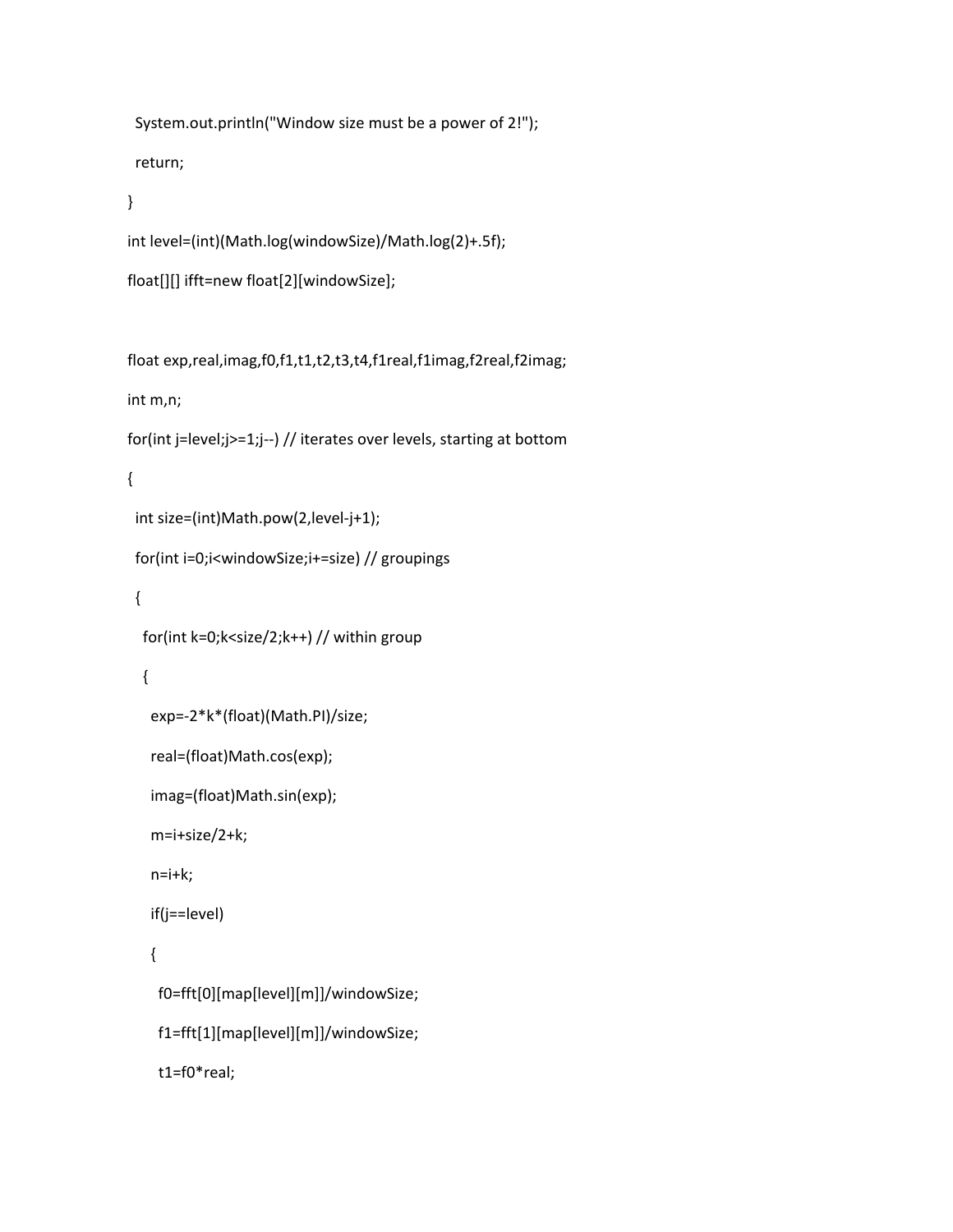```
            t2=‐f1*imag;
             t3=f0*imag;
             t4=‐f1*real;
             f0=fft[0][map[level][n]]/windowSize;
             f1=fft[1][map[level][n]]/windowSize;
             f1real=f0+t1‐t2;
             f1imag=‐f1+t3+t4;
             f2real=f0‐t1+t2;
             f2imag=‐f1‐t3‐t4;
          }
          else
          {
             t1=ifft[0][m]*real;
             t2=ifft[1][m]*imag;
             t3=ifft[0][m]*imag;
             t4=ifft[1][m]*real;
             f1real=ifft[0][n]+t1‐t2;
             f1imag=ifft[1][n]+t3+t4;
             f2real=ifft[0][n]‐t1+t2;
             f2imag=ifft[1][n]‐t3‐t4;
          }
          ifft[0][n]=f1real;
          ifft[1][n]=f1imag;
          ifft[0][m]=f2real;
          ifft[1][m]=f2imag;
```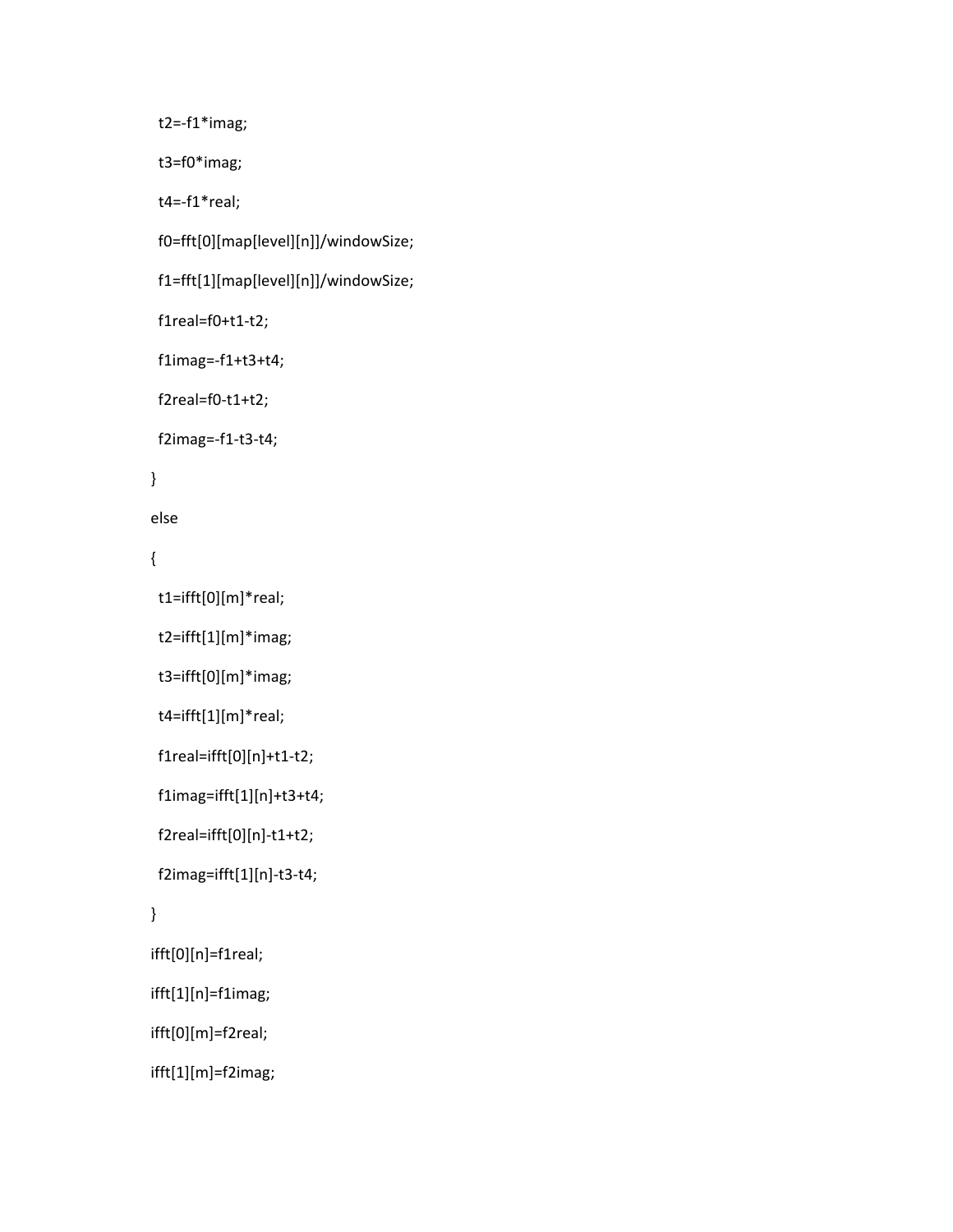```
        }
        }
     }
     for(int i=0;i<windowSize;i++)
     {
        data[(i+start)%bufferSize]=ifft[0][i];
     }
  }
  public static void realDataInverseXformOverlapAdd(float[][] fft,float[] data,int start
                   ,int windowSize,int bufferSize,float[] hannWindow,float beta)
  {
     if(windowSize%2!=0)
     {
        System.out.println("Window size must be a power of 2!");
        return;
     }
     int level=(int)(Math.log(windowSize)/Math.log(2)+.5f);
     float[][] ifft=new float[2][windowSize];
```
float exp,real,imag,f0,f1,t1,t2,t3,t4,f1real,f1imag,f2real,f2imag;

int m,n;

```
    for(int j=level;j>=1;j‐‐) // iterates over levels, starting at bottom
```
{

```
      int size=(int)Math.pow(2,level‐j+1);
```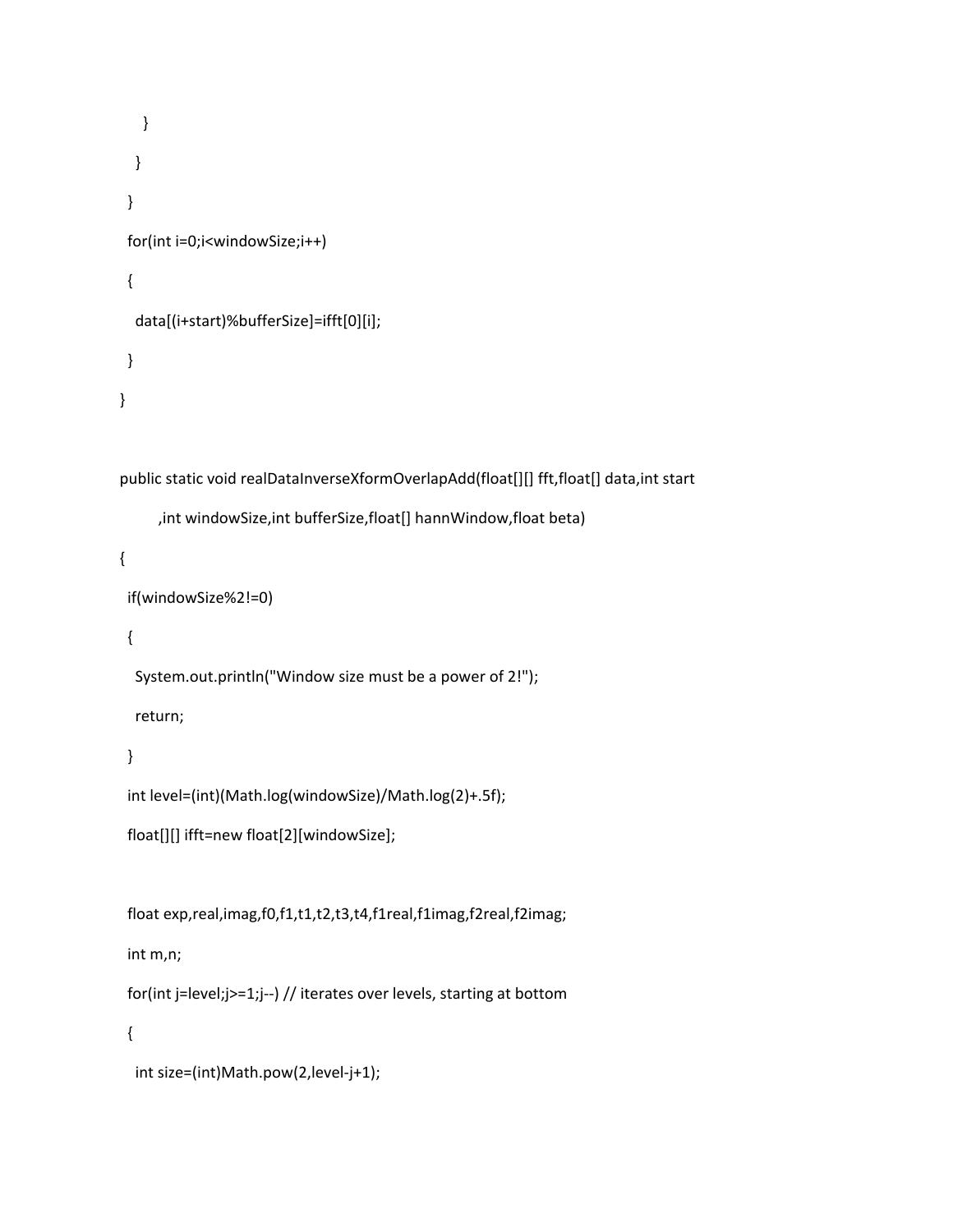```
      for(int i=0;i<windowSize;i+=size) // groupings
      {
         for(int k=0;k<size/2;k++) // within group
         {
             exp=‐2*k*(float)(Math.PI)/size;
             real=(float)Math.cos(exp);
             imag=(float)Math.sin(exp);
             m=i+size/2+k;
             n=i+k;
             if(j==level)
             {
                 f0=fft[0][map[level][m]]/windowSize;
                f1=fft[1][map[level][m]]/windowSize;
                t1=f0*real;
    t2 = -f1*image;            t3=f0*imag;
                 t4=‐f1*real;
                f0=fft[0][map[level][n]]/windowSize;
                f1=fft[1][map[level][n]]/windowSize;
                 f1real=f0+t1‐t2;
                 f1imag=‐f1+t3+t4;
                 f2real=f0‐t1+t2;
                f2imag=‐f1‐t3‐t4;
             }
```

```
          else
```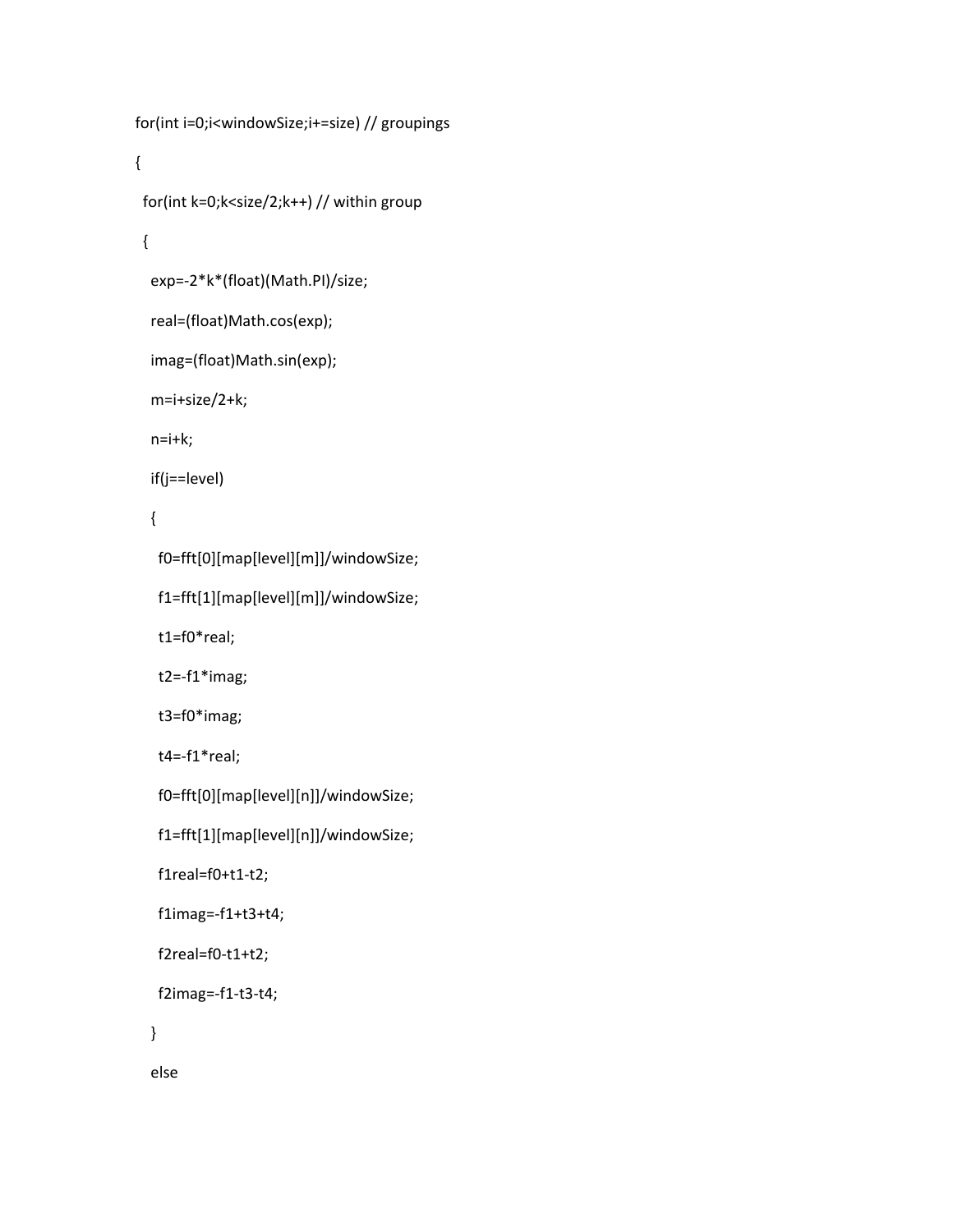{

```
            t1=ifft[0][m]*real;
```

```
            t2=ifft[1][m]*imag;
```

```
            t3=ifft[0][m]*imag;
```

```
            t4=ifft[1][m]*real;
```

```
            f1real=ifft[0][n]+t1‐t2;
```

```
            f1imag=ifft[1][n]+t3+t4;
```

```
            f2real=ifft[0][n]‐t1+t2;
```

```
            f2imag=ifft[1][n]‐t3‐t4;
```

```
          }
```

```
          ifft[0][n]=f1real;
```

```
          ifft[1][n]=f1imag;
```

```
          ifft[0][m]=f2real;
```

```
          ifft[1][m]=f2imag;
```

```
        }
```

```
      }
```

```
    }
```

```
    int i1,i2;
```

```
    float y1,y2;
```

```
    int newSize=(int)(windowSize/beta+.5f);
```

```
    for(int i=1;i<newSize‐1;i++)
```

```
    {
```

```
      i1=(int)(i*beta);
```
i2=i1+1;

```
      if(i1>windowSize‐2) break;
```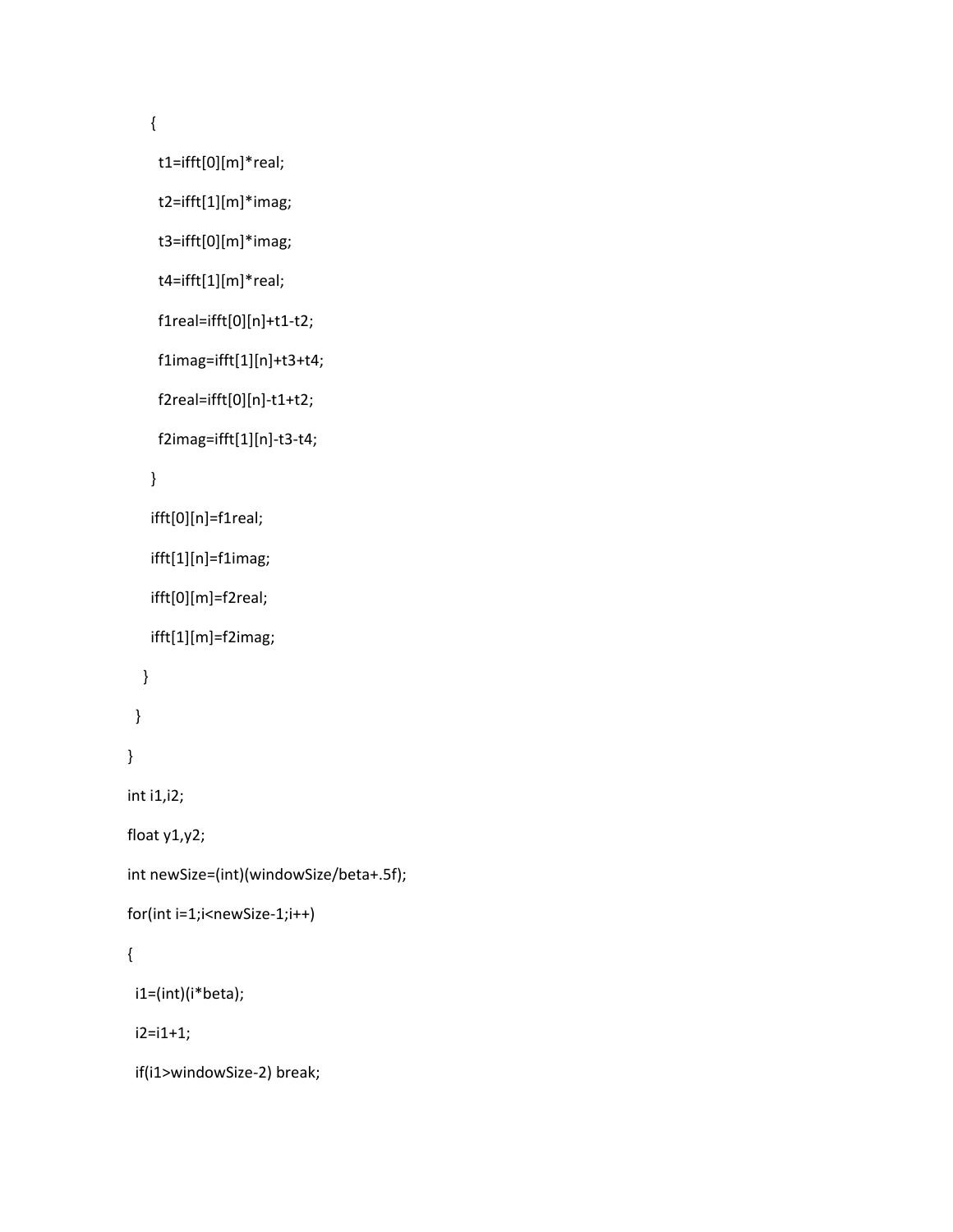```
      y1=ifft[0][i1]*hannWindow[i1];
        y2=ifft[0][i2]*hannWindow[i2];
        data[(i+start)%bufferSize]+=((i*beta‐i1)*(y2‐y1)+y1);
     }
  }
```
public static int[][] map={

{0},

{0,1},

{0,2,1,3},

{0,4,2,6,1,5,3,7},

{0,8,4,12,2,10,6,14,1,9,5,13,3,11,7,15},

{0,16,8,24,4,20,12,28,2,18,10,26,6,

22,14,30,1,17,9,25,5,21,13,29,3,

19,11,27,7,23,15,31},

{0,32,16,48,8,40,24,56,4,36,20,52,12,

44,28,60,2,34,18,50,10,42,26,58,6,

38,22,54,14,46,30,62,1,33,17,49,9,

41,25,57,5,37,21,53,13,45,29,61,3,

35,19,51,11,43,27,59,7,39,23,55,15,

47,31,63},

{0,64,32,96,16,80,48,112,8,72,40,104,24,

88,56,120,4,68,36,100,20,84,52,116,12,

76,44,108,28,92,60,124,2,66,34,98,18,

82,50,114,10,74,42,106,26,90,58,122,6,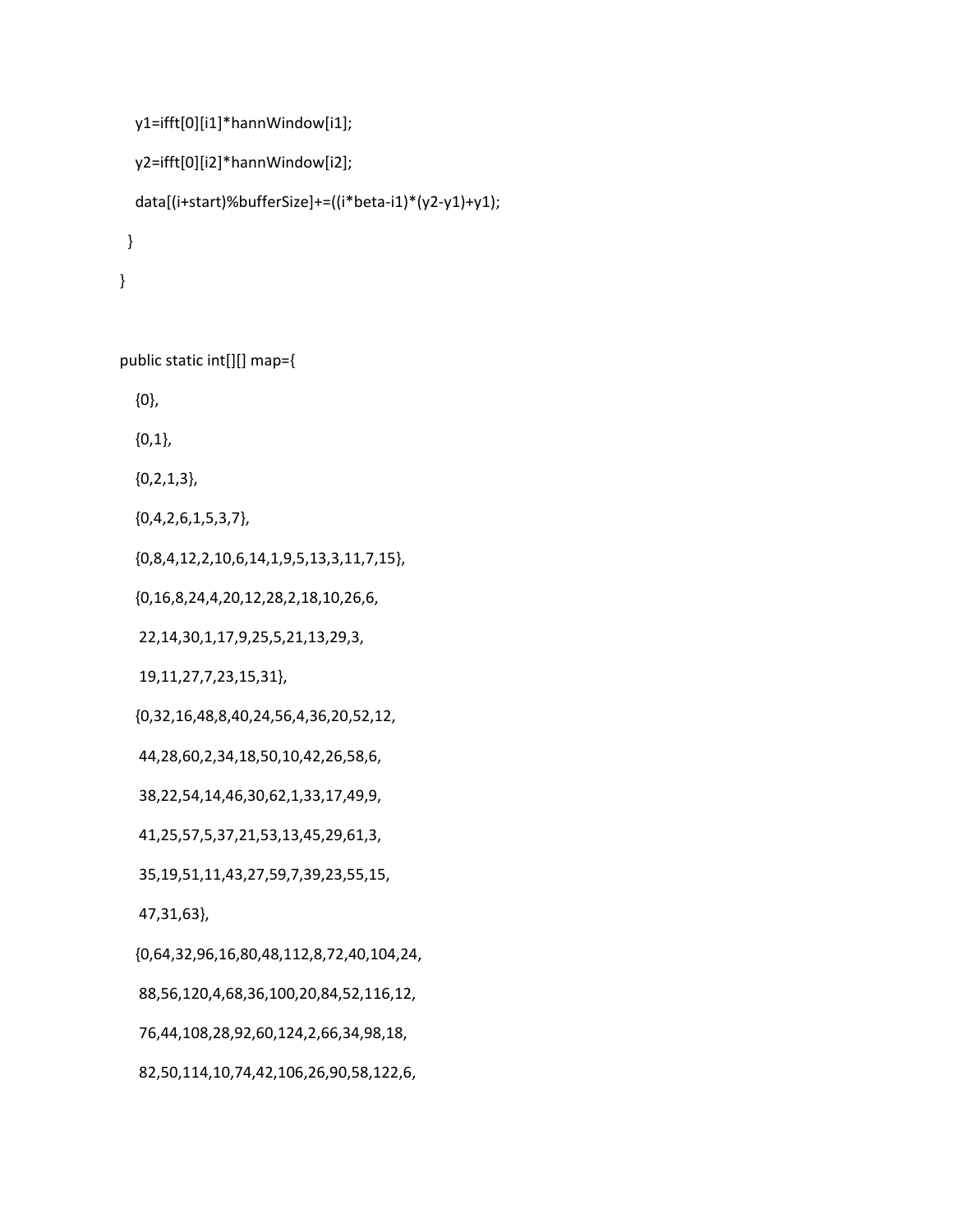70,38,102,22,86,54,118,14,78,46,110,30, 94,62,126,1,65,33,97,17,81,49,113,9, 73,41,105,25,89,57,121,5,69,37,101,21, 85,53,117,13,77,45,109,29,93,61,125,3, 67,35,99,19,83,51,115,11,75,43,107,27, 91,59,123,7,71,39,103,23,87,55,119,15, 79,47,111,31,95,63,127}, {0,128,64,192,32,160,96,224,16,144,80,208,48, 176,112,240,8,136,72,200,40,168,104,232,24, 152,88,216,56,184,120,248,4,132,68,196,36, 164,100,228,20,148,84,212,52,180,116,244,12, 140,76,204,44,172,108,236,28,156,92,220,60, 188,124,252,2,130,66,194,34,162,98,226,18, 146,82,210,50,178,114,242,10,138,74,202,42, 170,106,234,26,154,90,218,58,186,122,250,6, 134,70,198,38,166,102,230,22,150,86,214,54, 182,118,246,14,142,78,206,46,174,110,238,30, 158,94,222,62,190,126,254,1,129,65,193,33, 161,97,225,17,145,81,209,49,177,113,241,9, 137,73,201,41,169,105,233,25,153,89,217,57, 185,121,249,5,133,69,197,37,165,101,229,21, 149,85,213,53,181,117,245,13,141,77,205,45, 173,109,237,29,157,93,221,61,189,125,253,3, 131,67,195,35,163,99,227,19,147,83,211,51, 179,115,243,11,139,75,203,43,171,107,235,27,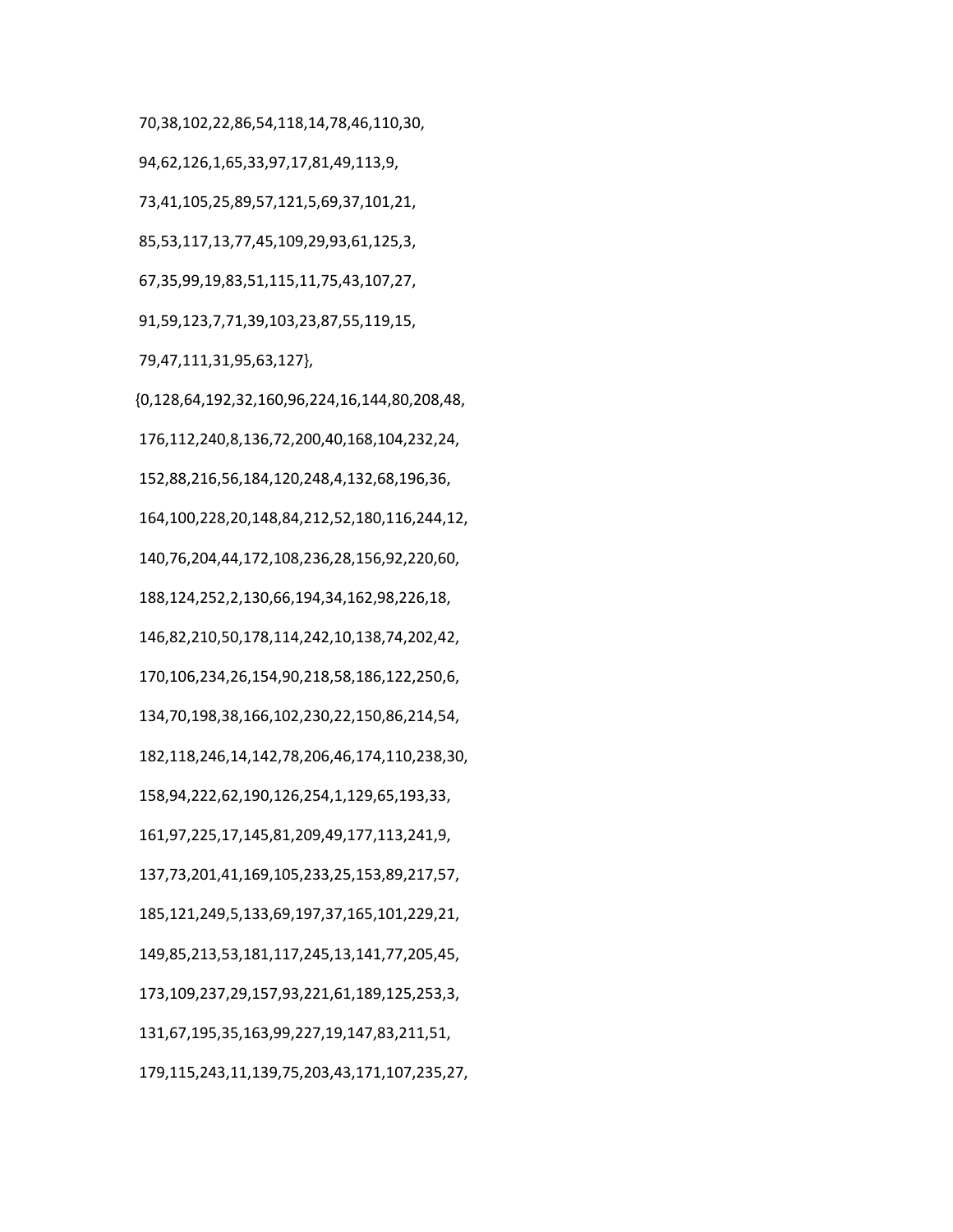155,91,219,59,187,123,251,7,135,71,199,39, 167,103,231,23,151,87,215,55,183,119,247,15, 143,79,207,47,175,111,239,31,159,95,223,63, 191,127,255},

 {0,256,128,384,64,320,192,448,32,288,160,416,96, 352,224,480,16,272,144,400,80,336,208,464,48, 304,176,432,112,368,240,496,8,264,136,392,72, 328,200,456,40,296,168,424,104,360,232,488,24, 280,152,408,88,344,216,472,56,312,184,440,120, 376,248,504,4,260,132,388,68,324,196,452,36, 292,164,420,100,356,228,484,20,276,148,404,84, 340,212,468,52,308,180,436,116,372,244,500,12, 268,140,396,76,332,204,460,44,300,172,428,108, 364,236,492,28,284,156,412,92,348,220,476,60, 316,188,444,124,380,252,508,2,258,130,386,66, 322,194,450,34,290,162,418,98,354,226,482,18, 274,146,402,82,338,210,466,50,306,178,434,114, 370,242,498,10,266,138,394,74,330,202,458,42, 298,170,426,106,362,234,490,26,282,154,410,90, 346,218,474,58,314,186,442,122,378,250,506,6, 262,134,390,70,326,198,454,38,294,166,422,102, 358,230,486,22,278,150,406,86,342,214,470,54, 310,182,438,118,374,246,502,14,270,142,398,78, 334,206,462,46,302,174,430,110,366,238,494,30, 286,158,414,94,350,222,478,62,318,190,446,126,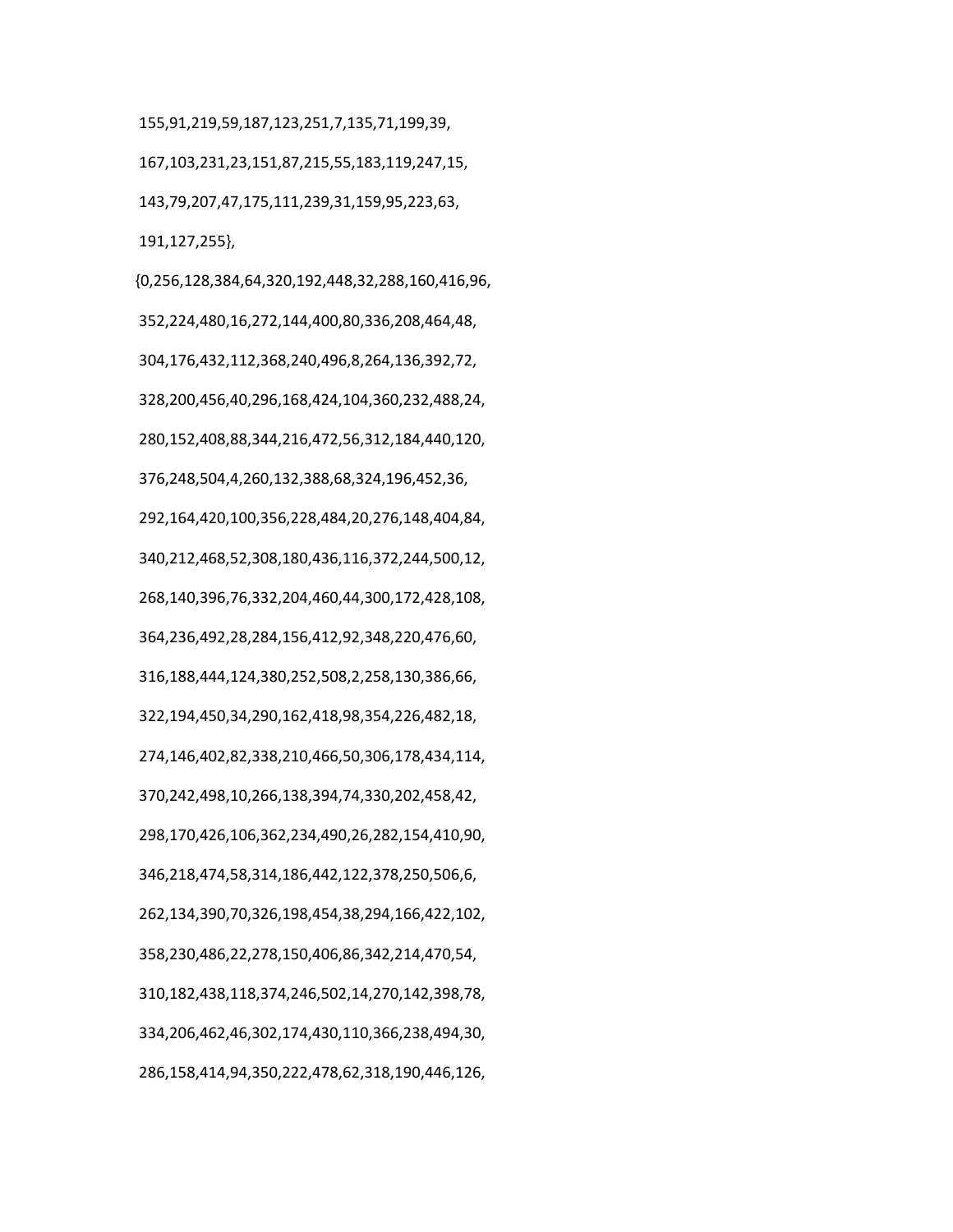382,254,510,1,257,129,385,65,321,193,449,33, 289,161,417,97,353,225,481,17,273,145,401,81, 337,209,465,49,305,177,433,113,369,241,497,9, 265,137,393,73,329,201,457,41,297,169,425,105, 361,233,489,25,281,153,409,89,345,217,473,57, 313,185,441,121,377,249,505,5,261,133,389,69, 325,197,453,37,293,165,421,101,357,229,485,21, 277,149,405,85,341,213,469,53,309,181,437,117, 373,245,501,13,269,141,397,77,333,205,461,45, 301,173,429,109,365,237,493,29,285,157,413,93, 349,221,477,61,317,189,445,125,381,253,509,3, 259,131,387,67,323,195,451,35,291,163,419,99, 355,227,483,19,275,147,403,83,339,211,467,51, 307,179,435,115,371,243,499,11,267,139,395,75, 331,203,459,43,299,171,427,107,363,235,491,27, 283,155,411,91,347,219,475,59,315,187,443,123, 379,251,507,7,263,135,391,71,327,199,455,39, 295,167,423,103,359,231,487,23,279,151,407,87, 343,215,471,55,311,183,439,119,375,247,503,15, 271,143,399,79,335,207,463,47,303,175,431,111, 367,239,495,31,287,159,415,95,351,223,479,63, 319,191,447,127,383,255,511}, {0,512,256,768,128,640,384,896,64,576,320,832,192, 704,448,960,32,544,288,800,160,672,416,928,96,

608,352,864,224,736,480,992,16,528,272,784,144,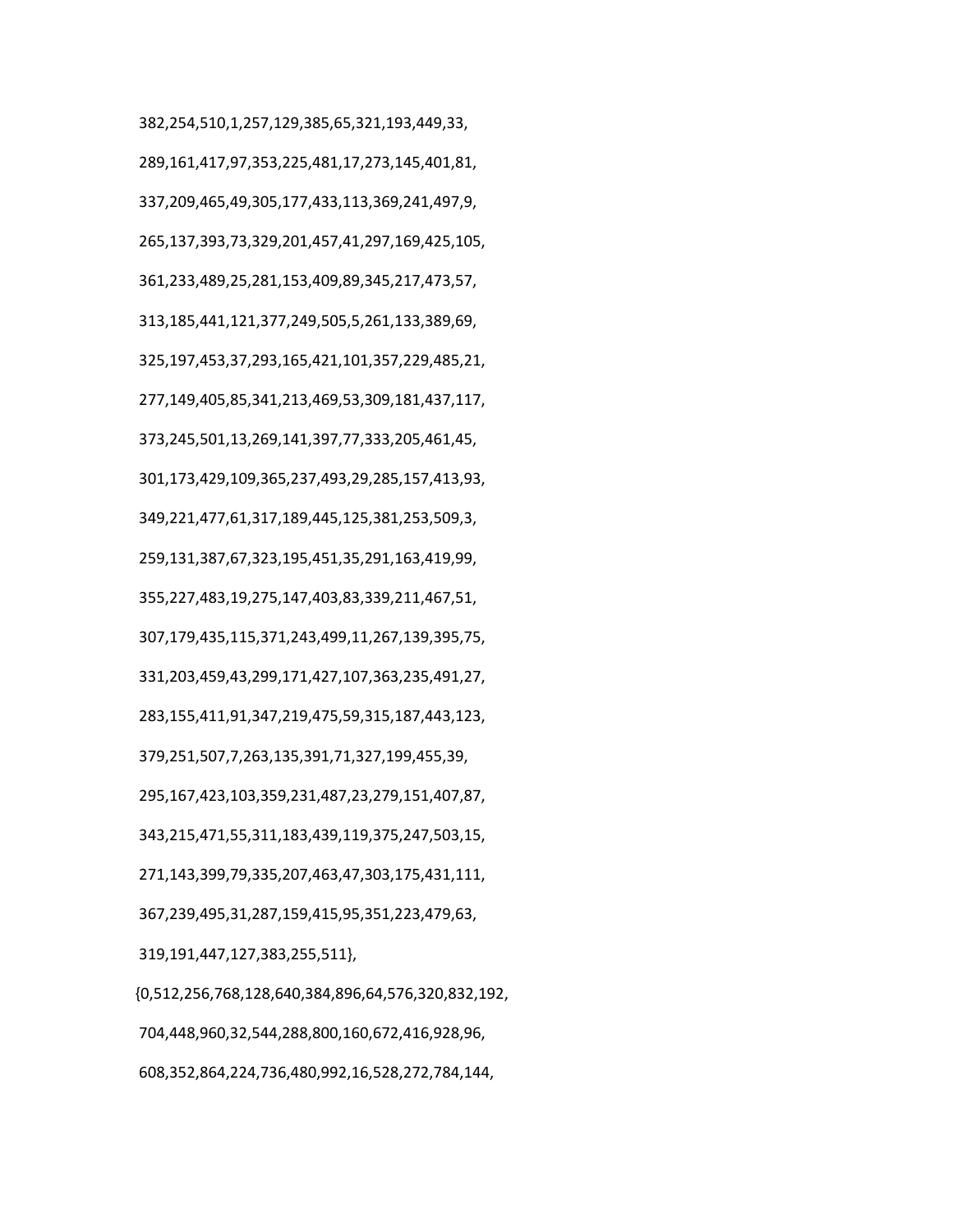656,400,912,80,592,336,848,208,720,464,976,48, 560,304,816,176,688,432,944,112,624,368,880,240, 752,496,1008,8,520,264,776,136,648,392,904,72, 584,328,840,200,712,456,968,40,552,296,808,168, 680,424,936,104,616,360,872,232,744,488,1000,24, 536,280,792,152,664,408,920,88,600,344,856,216, 728,472,984,56,568,312,824,184,696,440,952,120, 632,376,888,248,760,504,1016,4,516,260,772,132, 644,388,900,68,580,324,836,196,708,452,964,36, 548,292,804,164,676,420,932,100,612,356,868,228, 740,484,996,20,532,276,788,148,660,404,916,84, 596,340,852,212,724,468,980,52,564,308,820,180, 692,436,948,116,628,372,884,244,756,500,1012,12, 524,268,780,140,652,396,908,76,588,332,844,204, 716,460,972,44,556,300,812,172,684,428,940,108, 620,364,876,236,748,492,1004,28,540,284,796,156, 668,412,924,92,604,348,860,220,732,476,988,60, 572,316,828,188,700,444,956,124,636,380,892,252, 764,508,1020,2,514,258,770,130,642,386,898,66, 578,322,834,194,706,450,962,34,546,290,802,162, 674,418,930,98,610,354,866,226,738,482,994,18, 530,274,786,146,658,402,914,82,594,338,850,210, 722,466,978,50,562,306,818,178,690,434,946,114, 626,370,882,242,754,498,1010,10,522,266,778,138, 650,394,906,74,586,330,842,202,714,458,970,42,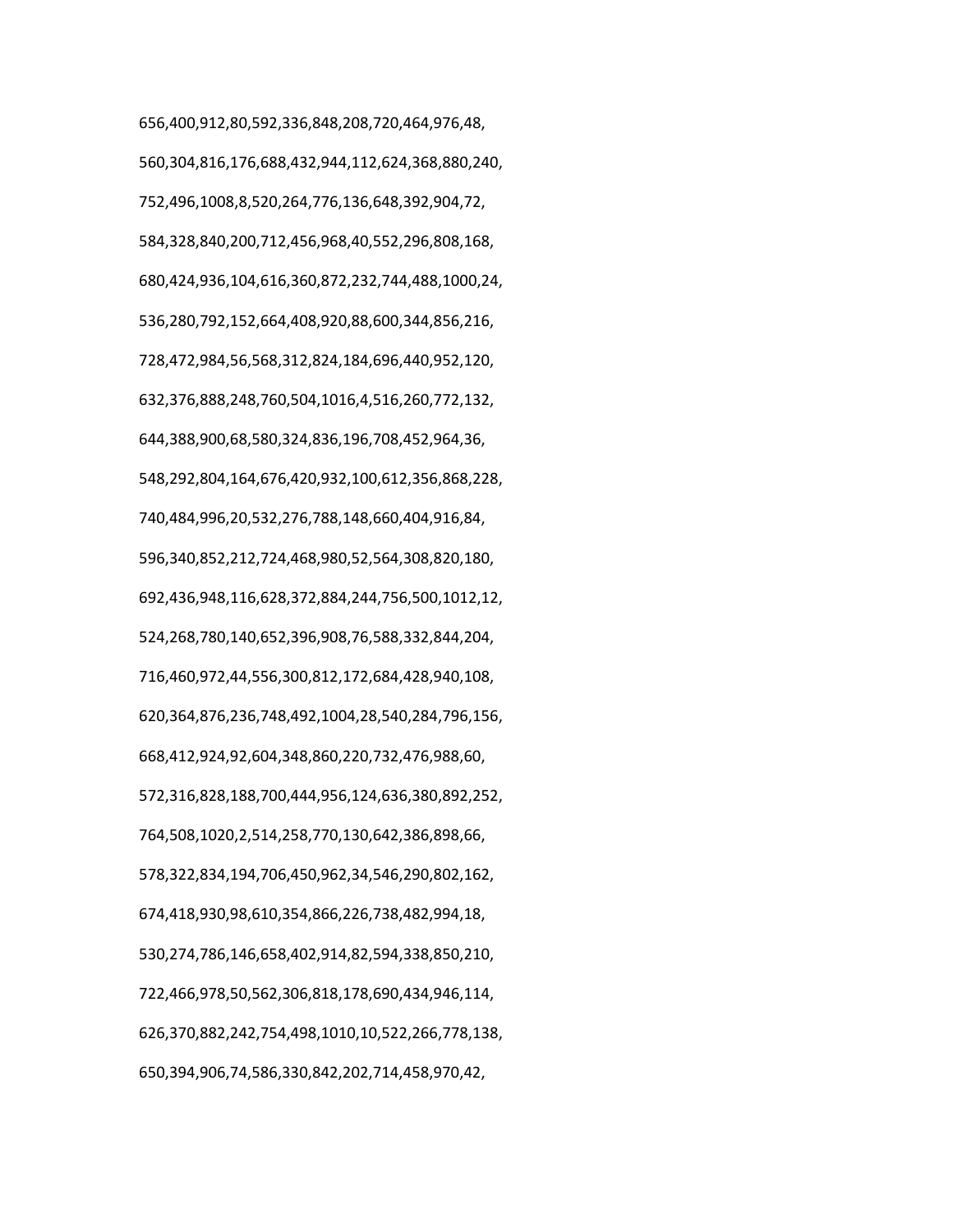554,298,810,170,682,426,938,106,618,362,874,234, 746,490,1002,26,538,282,794,154,666,410,922,90, 602,346,858,218,730,474,986,58,570,314,826,186, 698,442,954,122,634,378,890,250,762,506,1018,6, 518,262,774,134,646,390,902,70,582,326,838,198, 710,454,966,38,550,294,806,166,678,422,934,102, 614,358,870,230,742,486,998,22,534,278,790,150, 662,406,918,86,598,342,854,214,726,470,982,54, 566,310,822,182,694,438,950,118,630,374,886,246, 758,502,1014,14,526,270,782,142,654,398,910,78, 590,334,846,206,718,462,974,46,558,302,814,174, 686,430,942,110,622,366,878,238,750,494,1006,30, 542,286,798,158,670,414,926,94,606,350,862,222, 734,478,990,62,574,318,830,190,702,446,958,126, 638,382,894,254,766,510,1022,1,513,257,769,129, 641,385,897,65,577,321,833,193,705,449,961,33, 545,289,801,161,673,417,929,97,609,353,865,225, 737,481,993,17,529,273,785,145,657,401,913,81, 593,337,849,209,721,465,977,49,561,305,817,177, 689,433,945,113,625,369,881,241,753,497,1009,9, 521,265,777,137,649,393,905,73,585,329,841,201, 713,457,969,41,553,297,809,169,681,425,937,105, 617,361,873,233,745,489,1001,25,537,281,793,153, 665,409,921,89,601,345,857,217,729,473,985,57, 569,313,825,185,697,441,953,121,633,377,889,249,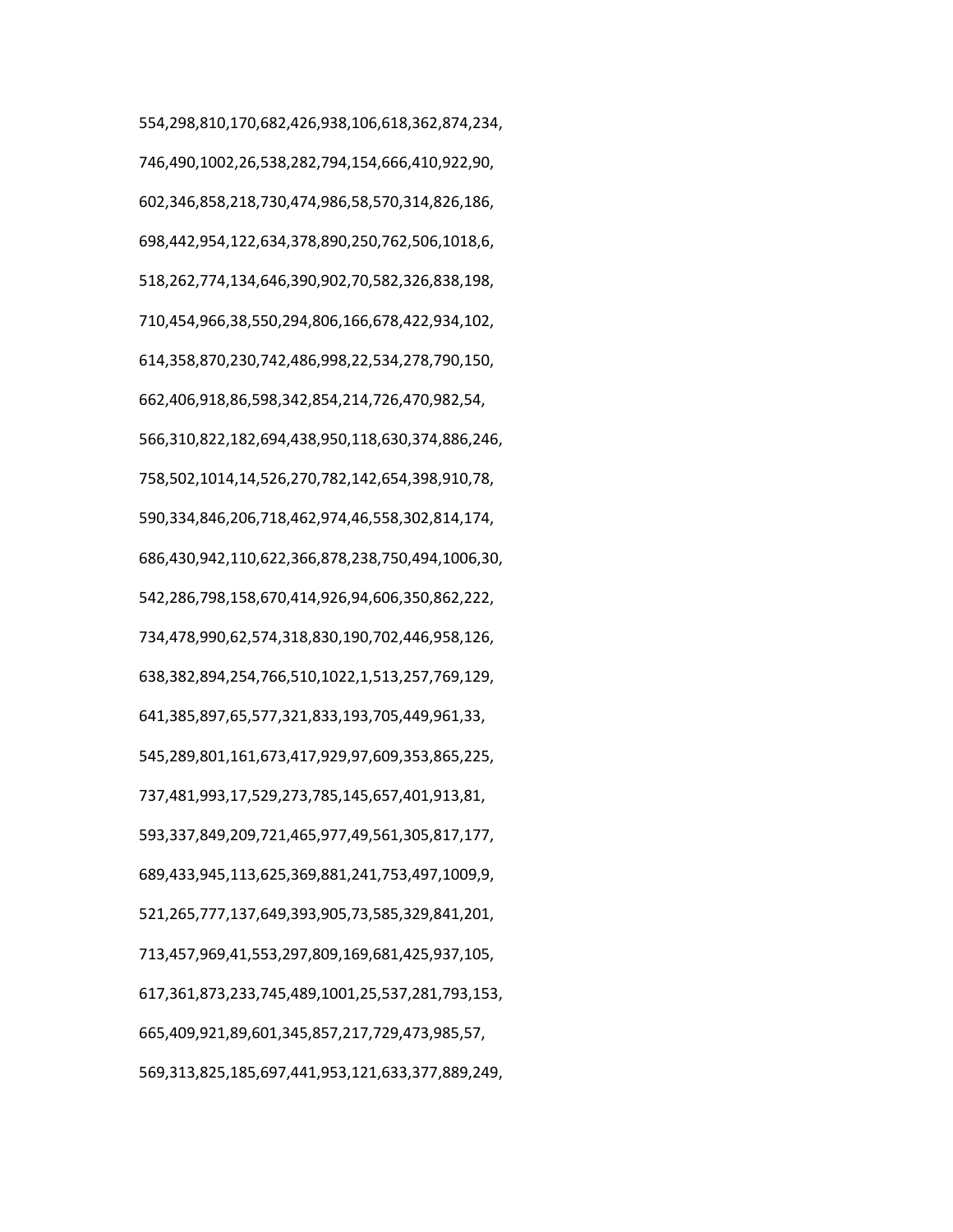761,505,1017,5,517,261,773,133,645,389,901,69, 581,325,837,197,709,453,965,37,549,293,805,165, 677,421,933,101,613,357,869,229,741,485,997,21, 533,277,789,149,661,405,917,85,597,341,853,213, 725,469,981,53,565,309,821,181,693,437,949,117, 629,373,885,245,757,501,1013,13,525,269,781,141, 653,397,909,77,589,333,845,205,717,461,973,45, 557,301,813,173,685,429,941,109,621,365,877,237, 749,493,1005,29,541,285,797,157,669,413,925,93, 605,349,861,221,733,477,989,61,573,317,829,189, 701,445,957,125,637,381,893,253,765,509,1021,3, 515,259,771,131,643,387,899,67,579,323,835,195, 707,451,963,35,547,291,803,163,675,419,931,99, 611,355,867,227,739,483,995,19,531,275,787,147, 659,403,915,83,595,339,851,211,723,467,979,51, 563,307,819,179,691,435,947,115,627,371,883,243, 755,499,1011,11,523,267,779,139,651,395,907,75, 587,331,843,203,715,459,971,43,555,299,811,171, 683,427,939,107,619,363,875,235,747,491,1003,27, 539,283,795,155,667,411,923,91,603,347,859,219, 731,475,987,59,571,315,827,187,699,443,955,123, 635,379,891,251,763,507,1019,7,519,263,775,135, 647,391,903,71,583,327,839,199,711,455,967,39, 551,295,807,167,679,423,935,103,615,359,871,231, 743,487,999,23,535,279,791,151,663,407,919,87,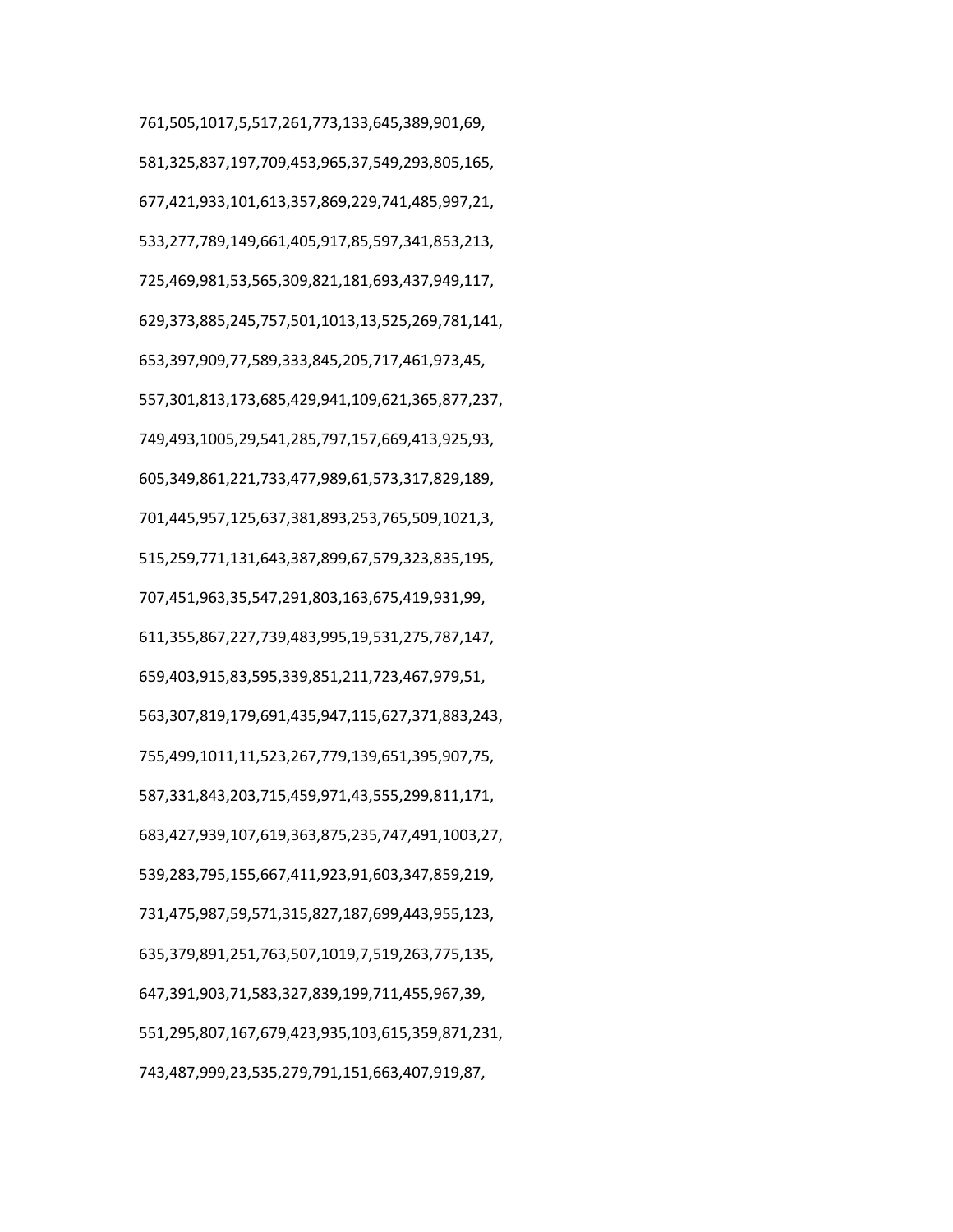599,343,855,215,727,471,983,55,567,311,823,183, 695,439,951,119,631,375,887,247,759,503,1015,15, 527,271,783,143,655,399,911,79,591,335,847,207, 719,463,975,47,559,303,815,175,687,431,943,111, 623,367,879,239,751,495,1007,31,543,287,799,159, 671,415,927,95,607,351,863,223,735,479,991,63, 575,319,831,191,703,447,959,127,639,383,895,255, 767,511,1023}, {0,1024,512,1536,256,1280,768,1792,128,1152,640,1664,384,

 1408,896,1920,64,1088,576,1600,320,1344,832,1856,192, 1216,704,1728,448,1472,960,1984,32,1056,544,1568,288, 1312,800,1824,160,1184,672,1696,416,1440,928,1952,96, 1120,608,1632,352,1376,864,1888,224,1248,736,1760,480, 1504,992,2016,16,1040,528,1552,272,1296,784,1808,144, 1168,656,1680,400,1424,912,1936,80,1104,592,1616,336, 1360,848,1872,208,1232,720,1744,464,1488,976,2000,48, 1072,560,1584,304,1328,816,1840,176,1200,688,1712,432, 1456,944,1968,112,1136,624,1648,368,1392,880,1904,240, 1264,752,1776,496,1520,1008,2032,8,1032,520,1544,264, 1288,776,1800,136,1160,648,1672,392,1416,904,1928,72, 1096,584,1608,328,1352,840,1864,200,1224,712,1736,456, 1480,968,1992,40,1064,552,1576,296,1320,808,1832,168, 1192,680,1704,424,1448,936,1960,104,1128,616,1640,360, 1384,872,1896,232,1256,744,1768,488,1512,1000,2024,24, 1048,536,1560,280,1304,792,1816,152,1176,664,1688,408,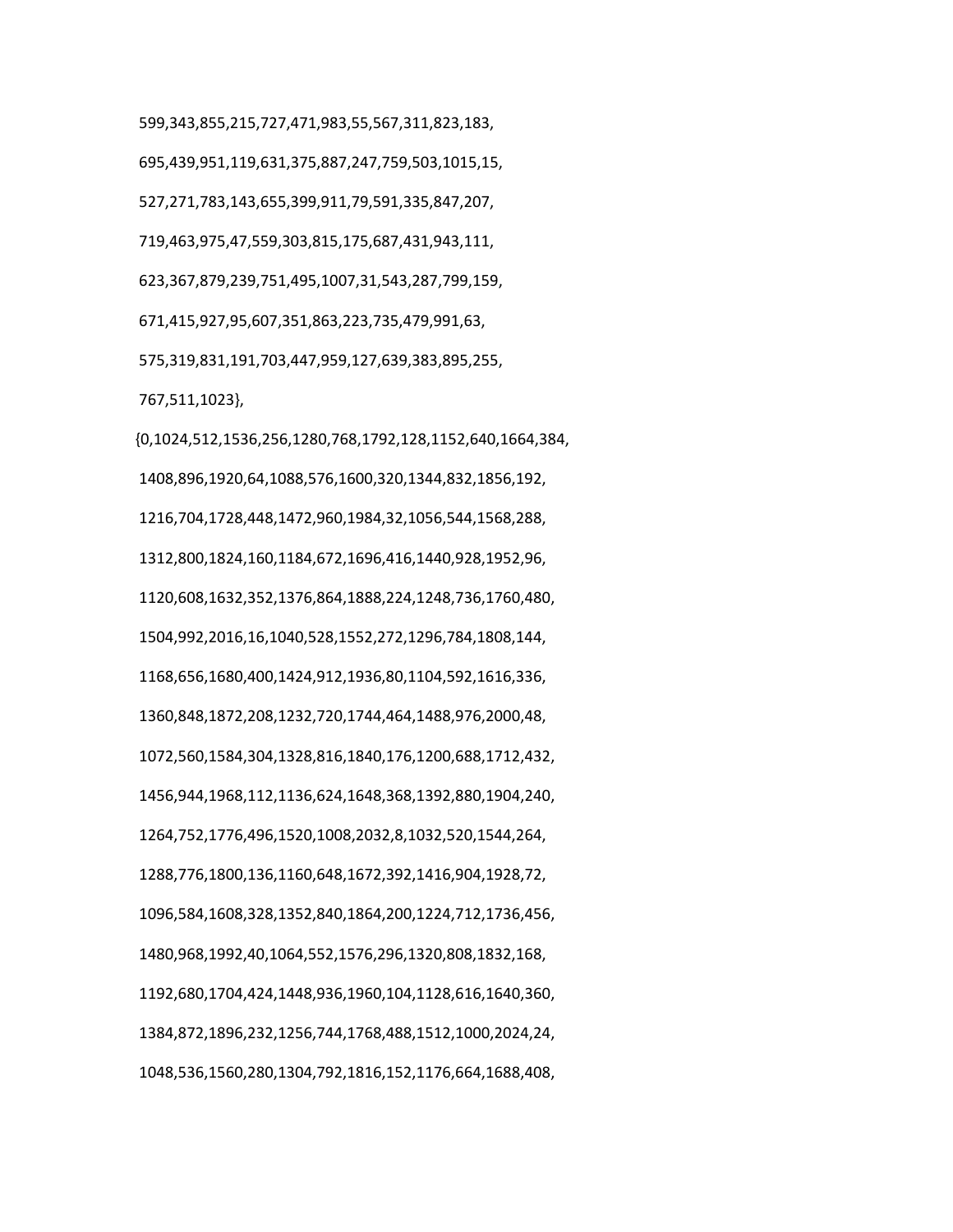1432,920,1944,88,1112,600,1624,344,1368,856,1880,216, 1240,728,1752,472,1496,984,2008,56,1080,568,1592,312, 1336,824,1848,184,1208,696,1720,440,1464,952,1976,120, 1144,632,1656,376,1400,888,1912,248,1272,760,1784,504, 1528,1016,2040,4,1028,516,1540,260,1284,772,1796,132, 1156,644,1668,388,1412,900,1924,68,1092,580,1604,324, 1348,836,1860,196,1220,708,1732,452,1476,964,1988,36, 1060,548,1572,292,1316,804,1828,164,1188,676,1700,420, 1444,932,1956,100,1124,612,1636,356,1380,868,1892,228, 1252,740,1764,484,1508,996,2020,20,1044,532,1556,276, 1300,788,1812,148,1172,660,1684,404,1428,916,1940,84, 1108,596,1620,340,1364,852,1876,212,1236,724,1748,468, 1492,980,2004,52,1076,564,1588,308,1332,820,1844,180, 1204,692,1716,436,1460,948,1972,116,1140,628,1652,372, 1396,884,1908,244,1268,756,1780,500,1524,1012,2036,12, 1036,524,1548,268,1292,780,1804,140,1164,652,1676,396, 1420,908,1932,76,1100,588,1612,332,1356,844,1868,204, 1228,716,1740,460,1484,972,1996,44,1068,556,1580,300, 1324,812,1836,172,1196,684,1708,428,1452,940,1964,108, 1132,620,1644,364,1388,876,1900,236,1260,748,1772,492, 1516,1004,2028,28,1052,540,1564,284,1308,796,1820,156, 1180,668,1692,412,1436,924,1948,92,1116,604,1628,348, 1372,860,1884,220,1244,732,1756,476,1500,988,2012,60, 1084,572,1596,316,1340,828,1852,188,1212,700,1724,444, 1468,956,1980,124,1148,636,1660,380,1404,892,1916,252,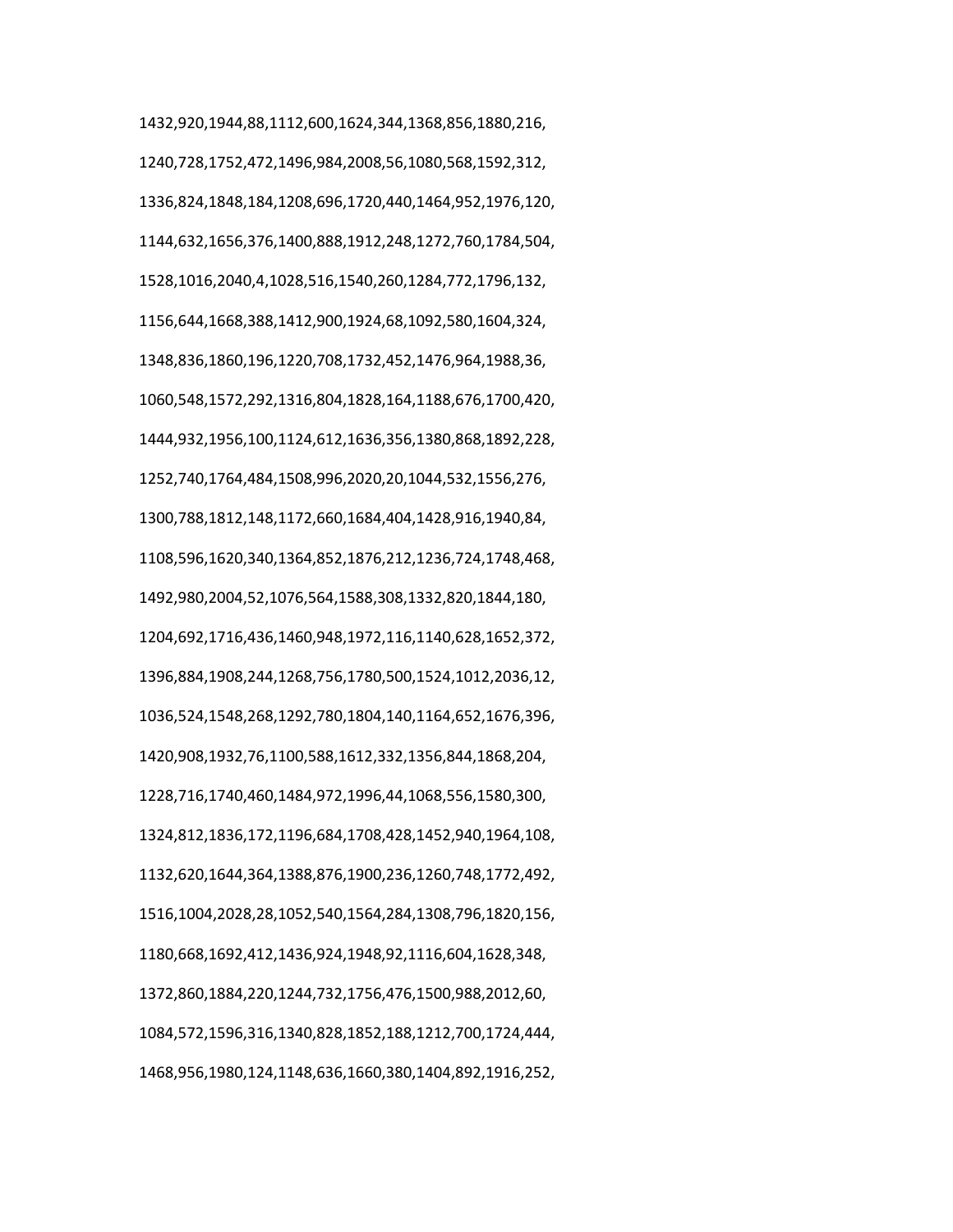1276,764,1788,508,1532,1020,2044,2,1026,514,1538,258, 1282,770,1794,130,1154,642,1666,386,1410,898,1922,66, 1090,578,1602,322,1346,834,1858,194,1218,706,1730,450, 1474,962,1986,34,1058,546,1570,290,1314,802,1826,162, 1186,674,1698,418,1442,930,1954,98,1122,610,1634,354, 1378,866,1890,226,1250,738,1762,482,1506,994,2018,18, 1042,530,1554,274,1298,786,1810,146,1170,658,1682,402, 1426,914,1938,82,1106,594,1618,338,1362,850,1874,210, 1234,722,1746,466,1490,978,2002,50,1074,562,1586,306, 1330,818,1842,178,1202,690,1714,434,1458,946,1970,114, 1138,626,1650,370,1394,882,1906,242,1266,754,1778,498, 1522,1010,2034,10,1034,522,1546,266,1290,778,1802,138, 1162,650,1674,394,1418,906,1930,74,1098,586,1610,330, 1354,842,1866,202,1226,714,1738,458,1482,970,1994,42, 1066,554,1578,298,1322,810,1834,170,1194,682,1706,426, 1450,938,1962,106,1130,618,1642,362,1386,874,1898,234, 1258,746,1770,490,1514,1002,2026,26,1050,538,1562,282, 1306,794,1818,154,1178,666,1690,410,1434,922,1946,90, 1114,602,1626,346,1370,858,1882,218,1242,730,1754,474, 1498,986,2010,58,1082,570,1594,314,1338,826,1850,186, 1210,698,1722,442,1466,954,1978,122,1146,634,1658,378, 1402,890,1914,250,1274,762,1786,506,1530,1018,2042,6, 1030,518,1542,262,1286,774,1798,134,1158,646,1670,390, 1414,902,1926,70,1094,582,1606,326,1350,838,1862,198, 1222,710,1734,454,1478,966,1990,38,1062,550,1574,294,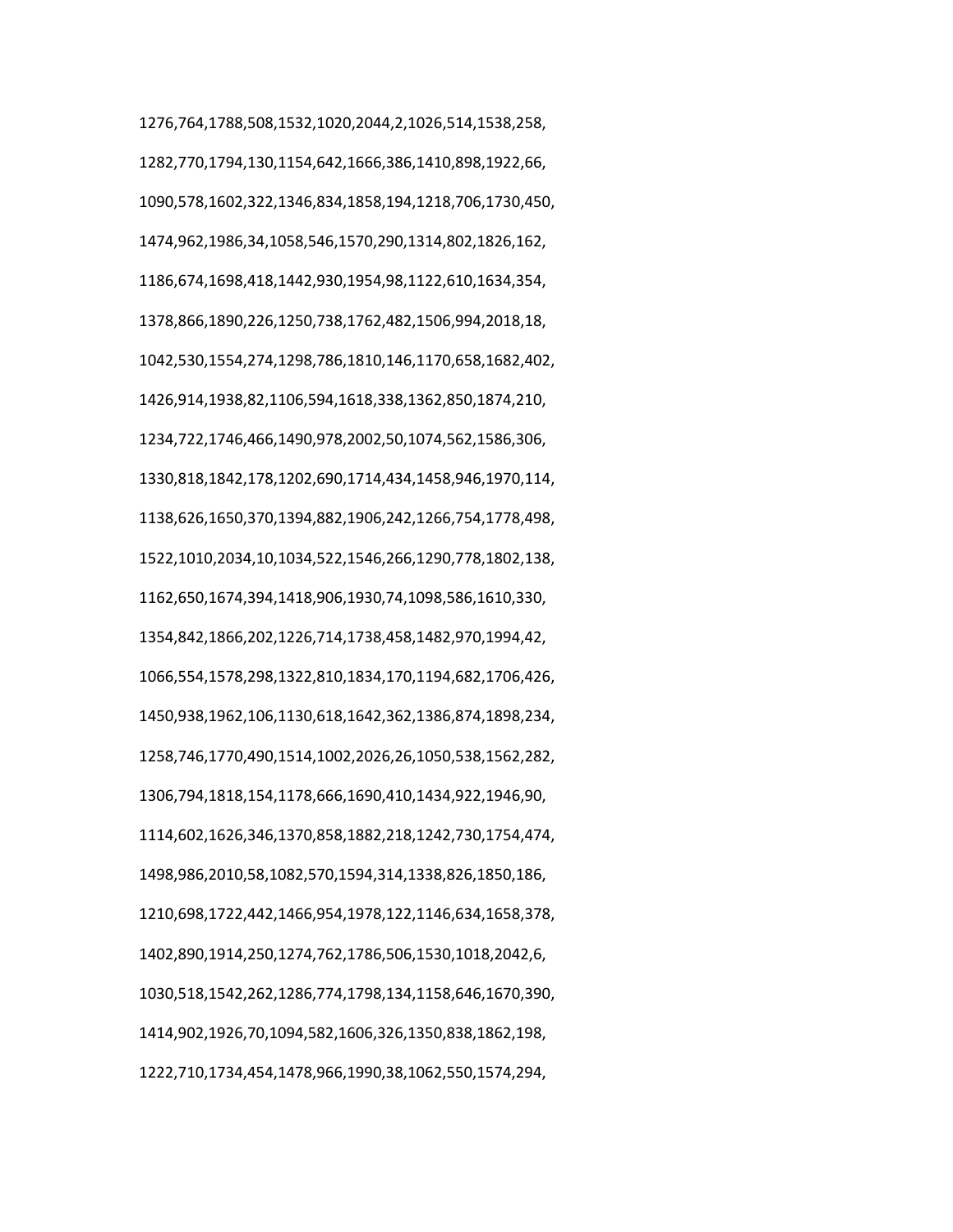1318,806,1830,166,1190,678,1702,422,1446,934,1958,102, 1126,614,1638,358,1382,870,1894,230,1254,742,1766,486, 1510,998,2022,22,1046,534,1558,278,1302,790,1814,150, 1174,662,1686,406,1430,918,1942,86,1110,598,1622,342, 1366,854,1878,214,1238,726,1750,470,1494,982,2006,54, 1078,566,1590,310,1334,822,1846,182,1206,694,1718,438, 1462,950,1974,118,1142,630,1654,374,1398,886,1910,246, 1270,758,1782,502,1526,1014,2038,14,1038,526,1550,270, 1294,782,1806,142,1166,654,1678,398,1422,910,1934,78, 1102,590,1614,334,1358,846,1870,206,1230,718,1742,462, 1486,974,1998,46,1070,558,1582,302,1326,814,1838,174, 1198,686,1710,430,1454,942,1966,110,1134,622,1646,366, 1390,878,1902,238,1262,750,1774,494,1518,1006,2030,30, 1054,542,1566,286,1310,798,1822,158,1182,670,1694,414, 1438,926,1950,94,1118,606,1630,350,1374,862,1886,222, 1246,734,1758,478,1502,990,2014,62,1086,574,1598,318, 1342,830,1854,190,1214,702,1726,446,1470,958,1982,126, 1150,638,1662,382,1406,894,1918,254,1278,766,1790,510, 1534,1022,2046,1,1025,513,1537,257,1281,769,1793,129, 1153,641,1665,385,1409,897,1921,65,1089,577,1601,321, 1345,833,1857,193,1217,705,1729,449,1473,961,1985,33, 1057,545,1569,289,1313,801,1825,161,1185,673,1697,417, 1441,929,1953,97,1121,609,1633,353,1377,865,1889,225, 1249,737,1761,481,1505,993,2017,17,1041,529,1553,273, 1297,785,1809,145,1169,657,1681,401,1425,913,1937,81,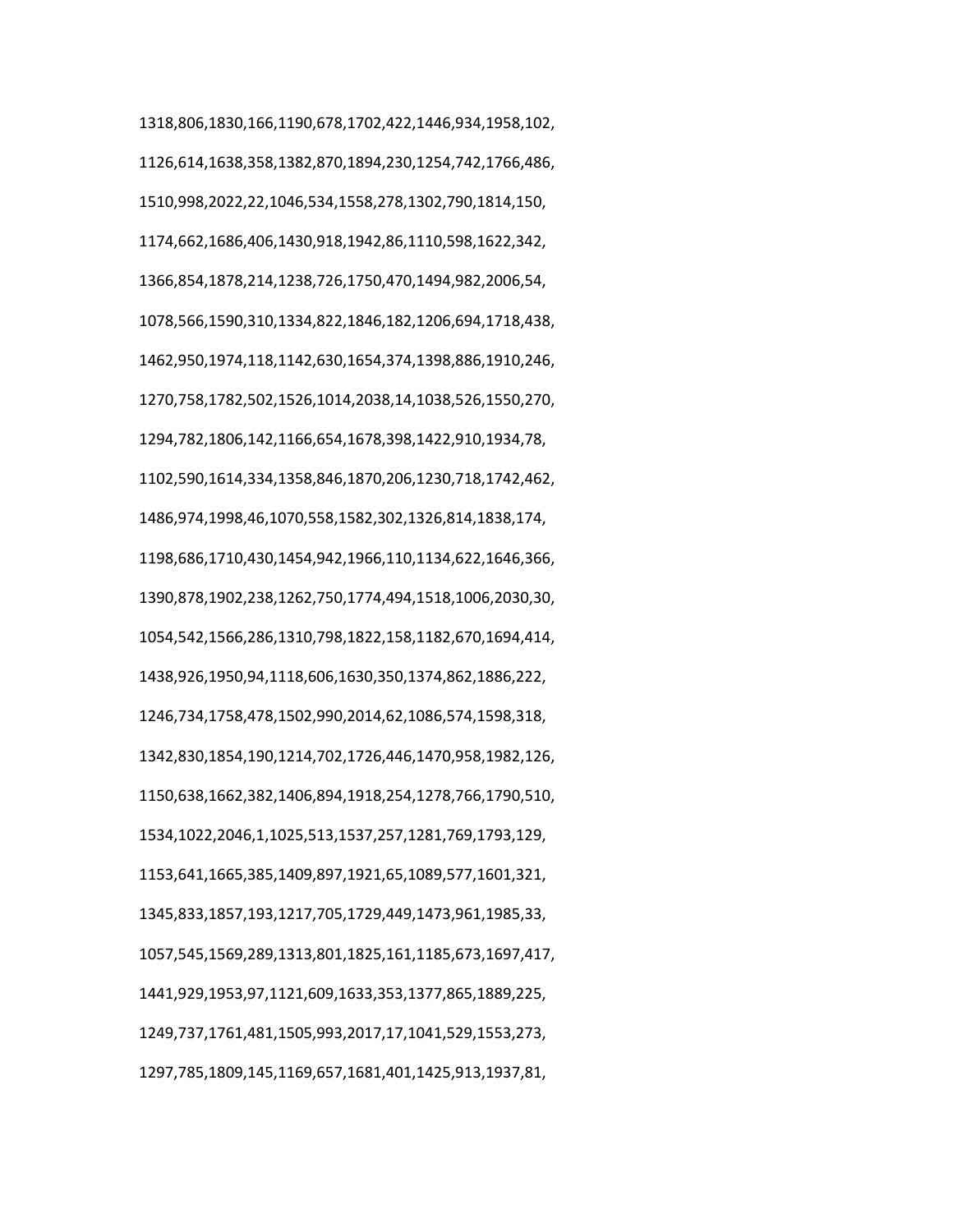1105,593,1617,337,1361,849,1873,209,1233,721,1745,465, 1489,977,2001,49,1073,561,1585,305,1329,817,1841,177, 1201,689,1713,433,1457,945,1969,113,1137,625,1649,369, 1393,881,1905,241,1265,753,1777,497,1521,1009,2033,9, 1033,521,1545,265,1289,777,1801,137,1161,649,1673,393, 1417,905,1929,73,1097,585,1609,329,1353,841,1865,201, 1225,713,1737,457,1481,969,1993,41,1065,553,1577,297, 1321,809,1833,169,1193,681,1705,425,1449,937,1961,105, 1129,617,1641,361,1385,873,1897,233,1257,745,1769,489, 1513,1001,2025,25,1049,537,1561,281,1305,793,1817,153, 1177,665,1689,409,1433,921,1945,89,1113,601,1625,345, 1369,857,1881,217,1241,729,1753,473,1497,985,2009,57, 1081,569,1593,313,1337,825,1849,185,1209,697,1721,441, 1465,953,1977,121,1145,633,1657,377,1401,889,1913,249, 1273,761,1785,505,1529,1017,2041,5,1029,517,1541,261, 1285,773,1797,133,1157,645,1669,389,1413,901,1925,69, 1093,581,1605,325,1349,837,1861,197,1221,709,1733,453, 1477,965,1989,37,1061,549,1573,293,1317,805,1829,165, 1189,677,1701,421,1445,933,1957,101,1125,613,1637,357, 1381,869,1893,229,1253,741,1765,485,1509,997,2021,21, 1045,533,1557,277,1301,789,1813,149,1173,661,1685,405, 1429,917,1941,85,1109,597,1621,341,1365,853,1877,213, 1237,725,1749,469,1493,981,2005,53,1077,565,1589,309, 1333,821,1845,181,1205,693,1717,437,1461,949,1973,117, 1141,629,1653,373,1397,885,1909,245,1269,757,1781,501,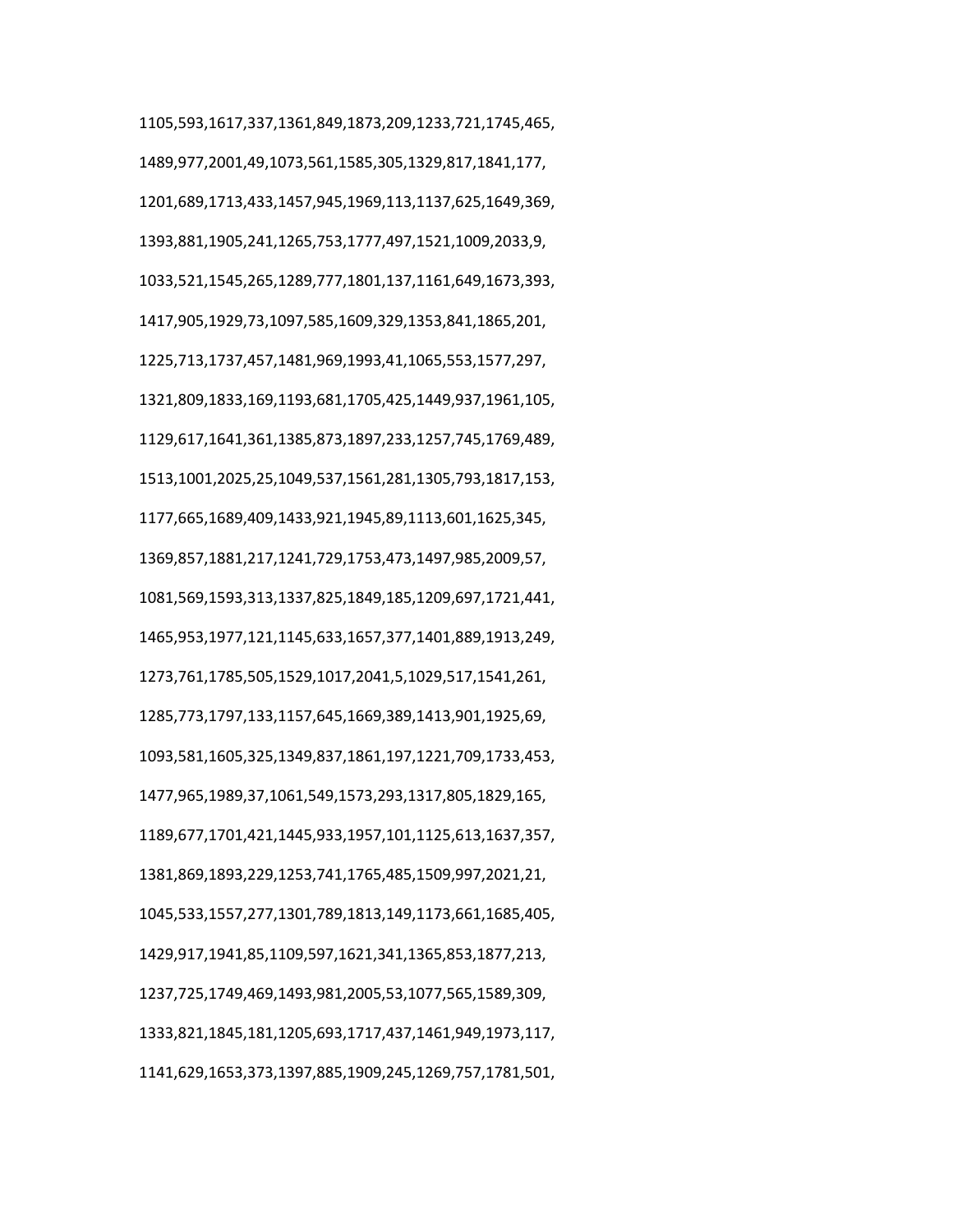1525,1013,2037,13,1037,525,1549,269,1293,781,1805,141, 1165,653,1677,397,1421,909,1933,77,1101,589,1613,333, 1357,845,1869,205,1229,717,1741,461,1485,973,1997,45, 1069,557,1581,301,1325,813,1837,173,1197,685,1709,429, 1453,941,1965,109,1133,621,1645,365,1389,877,1901,237, 1261,749,1773,493,1517,1005,2029,29,1053,541,1565,285, 1309,797,1821,157,1181,669,1693,413,1437,925,1949,93, 1117,605,1629,349,1373,861,1885,221,1245,733,1757,477, 1501,989,2013,61,1085,573,1597,317,1341,829,1853,189, 1213,701,1725,445,1469,957,1981,125,1149,637,1661,381, 1405,893,1917,253,1277,765,1789,509,1533,1021,2045,3, 1027,515,1539,259,1283,771,1795,131,1155,643,1667,387, 1411,899,1923,67,1091,579,1603,323,1347,835,1859,195, 1219,707,1731,451,1475,963,1987,35,1059,547,1571,291, 1315,803,1827,163,1187,675,1699,419,1443,931,1955,99, 1123,611,1635,355,1379,867,1891,227,1251,739,1763,483, 1507,995,2019,19,1043,531,1555,275,1299,787,1811,147, 1171,659,1683,403,1427,915,1939,83,1107,595,1619,339, 1363,851,1875,211,1235,723,1747,467,1491,979,2003,51, 1075,563,1587,307,1331,819,1843,179,1203,691,1715,435, 1459,947,1971,115,1139,627,1651,371,1395,883,1907,243, 1267,755,1779,499,1523,1011,2035,11,1035,523,1547,267, 1291,779,1803,139,1163,651,1675,395,1419,907,1931,75, 1099,587,1611,331,1355,843,1867,203,1227,715,1739,459, 1483,971,1995,43,1067,555,1579,299,1323,811,1835,171,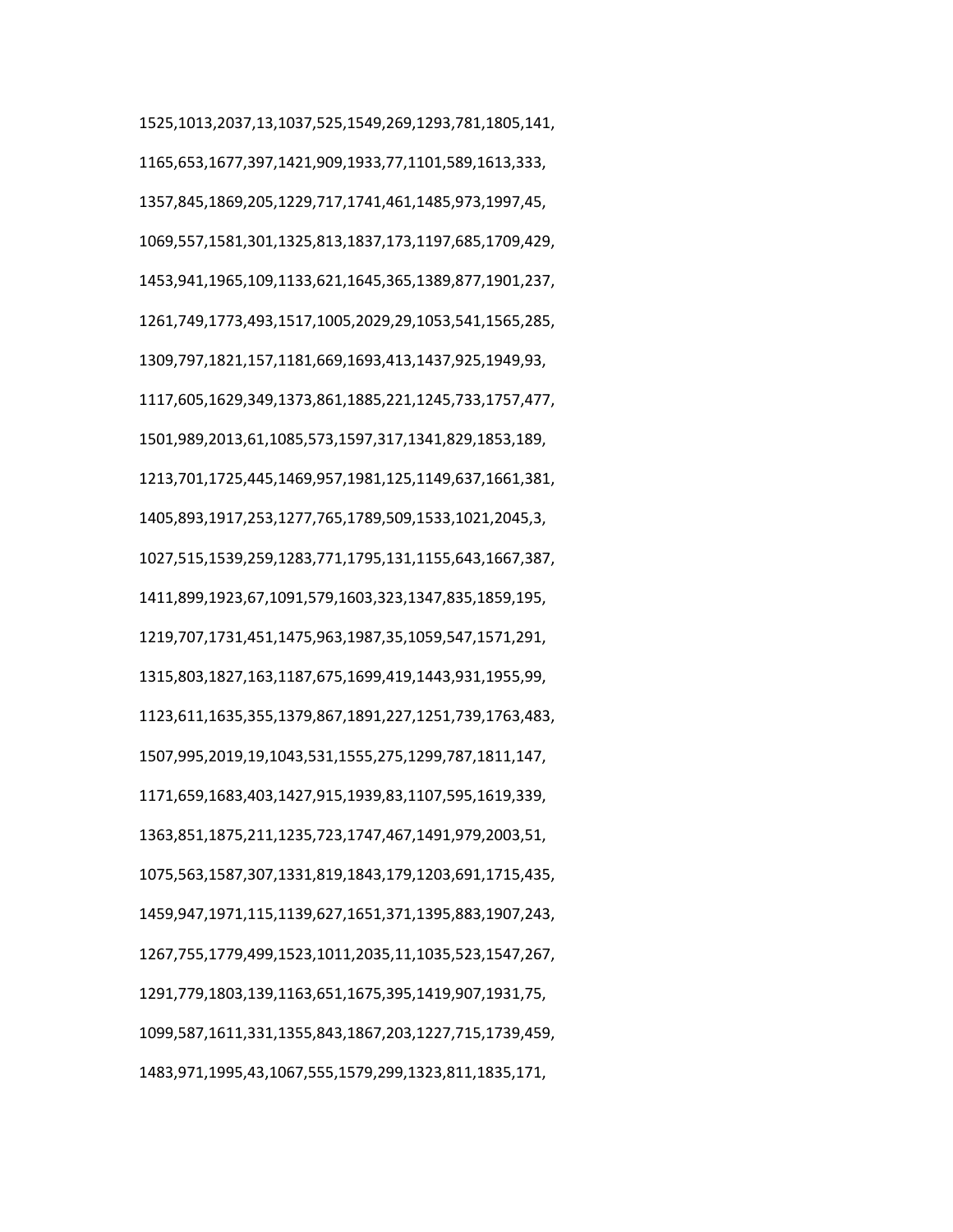1195,683,1707,427,1451,939,1963,107,1131,619,1643,363, 1387,875,1899,235,1259,747,1771,491,1515,1003,2027,27, 1051,539,1563,283,1307,795,1819,155,1179,667,1691,411, 1435,923,1947,91,1115,603,1627,347,1371,859,1883,219, 1243,731,1755,475,1499,987,2011,59,1083,571,1595,315, 1339,827,1851,187,1211,699,1723,443,1467,955,1979,123, 1147,635,1659,379,1403,891,1915,251,1275,763,1787,507, 1531,1019,2043,7,1031,519,1543,263,1287,775,1799,135, 1159,647,1671,391,1415,903,1927,71,1095,583,1607,327, 1351,839,1863,199,1223,711,1735,455,1479,967,1991,39, 1063,551,1575,295,1319,807,1831,167,1191,679,1703,423, 1447,935,1959,103,1127,615,1639,359,1383,871,1895,231, 1255,743,1767,487,1511,999,2023,23,1047,535,1559,279, 1303,791,1815,151,1175,663,1687,407,1431,919,1943,87, 1111,599,1623,343,1367,855,1879,215,1239,727,1751,471, 1495,983,2007,55,1079,567,1591,311,1335,823,1847,183, 1207,695,1719,439,1463,951,1975,119,1143,631,1655,375, 1399,887,1911,247,1271,759,1783,503,1527,1015,2039,15, 1039,527,1551,271,1295,783,1807,143,1167,655,1679,399, 1423,911,1935,79,1103,591,1615,335,1359,847,1871,207, 1231,719,1743,463,1487,975,1999,47,1071,559,1583,303, 1327,815,1839,175,1199,687,1711,431,1455,943,1967,111, 1135,623,1647,367,1391,879,1903,239,1263,751,1775,495, 1519,1007,2031,31,1055,543,1567,287,1311,799,1823,159, 1183,671,1695,415,1439,927,1951,95,1119,607,1631,351,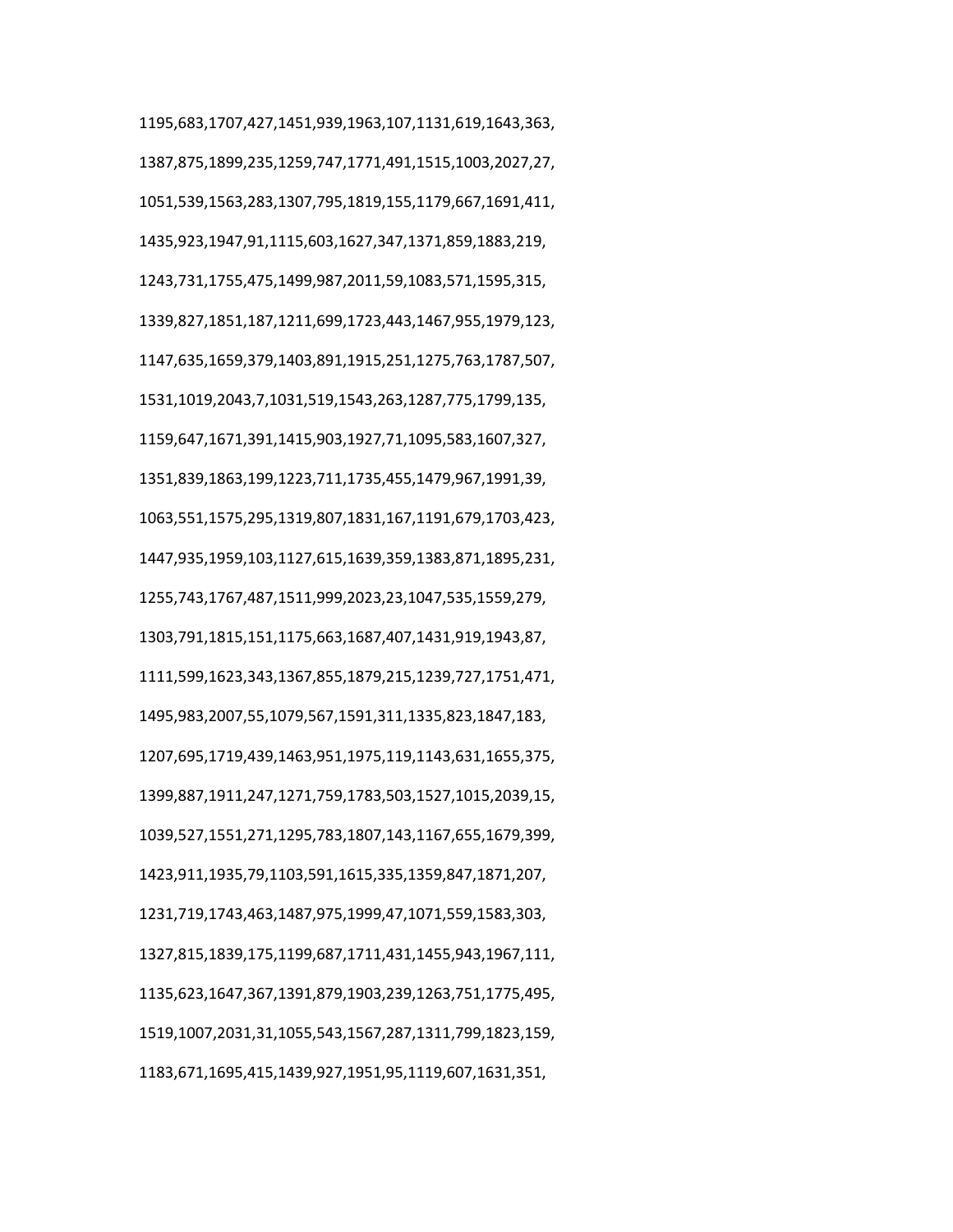1375,863,1887,223,1247,735,1759,479,1503,991,2015,63, 1087,575,1599,319,1343,831,1855,191,1215,703,1727,447, 1471,959,1983,127,1151,639,1663,383,1407,895,1919,255, 1279,767,1791,511,1535,1023,2047},

 {0,2048,1024,3072,512,2560,1536,3584,256,2304,1280,3328,768, 2816,1792,3840,128,2176,1152,3200,640,2688,1664,3712,384, 2432,1408,3456,896,2944,1920,3968,64,2112,1088,3136,576, 2624,1600,3648,320,2368,1344,3392,832,2880,1856,3904,192, 2240,1216,3264,704,2752,1728,3776,448,2496,1472,3520,960, 3008,1984,4032,32,2080,1056,3104,544,2592,1568,3616,288, 2336,1312,3360,800,2848,1824,3872,160,2208,1184,3232,672, 2720,1696,3744,416,2464,1440,3488,928,2976,1952,4000,96, 2144,1120,3168,608,2656,1632,3680,352,2400,1376,3424,864, 2912,1888,3936,224,2272,1248,3296,736,2784,1760,3808,480, 2528,1504,3552,992,3040,2016,4064,16,2064,1040,3088,528, 2576,1552,3600,272,2320,1296,3344,784,2832,1808,3856,144, 2192,1168,3216,656,2704,1680,3728,400,2448,1424,3472,912, 2960,1936,3984,80,2128,1104,3152,592,2640,1616,3664,336, 2384,1360,3408,848,2896,1872,3920,208,2256,1232,3280,720, 2768,1744,3792,464,2512,1488,3536,976,3024,2000,4048,48, 2096,1072,3120,560,2608,1584,3632,304,2352,1328,3376,816, 2864,1840,3888,176,2224,1200,3248,688,2736,1712,3760,432, 2480,1456,3504,944,2992,1968,4016,112,2160,1136,3184,624, 2672,1648,3696,368,2416,1392,3440,880,2928,1904,3952,240, 2288,1264,3312,752,2800,1776,3824,496,2544,1520,3568,1008,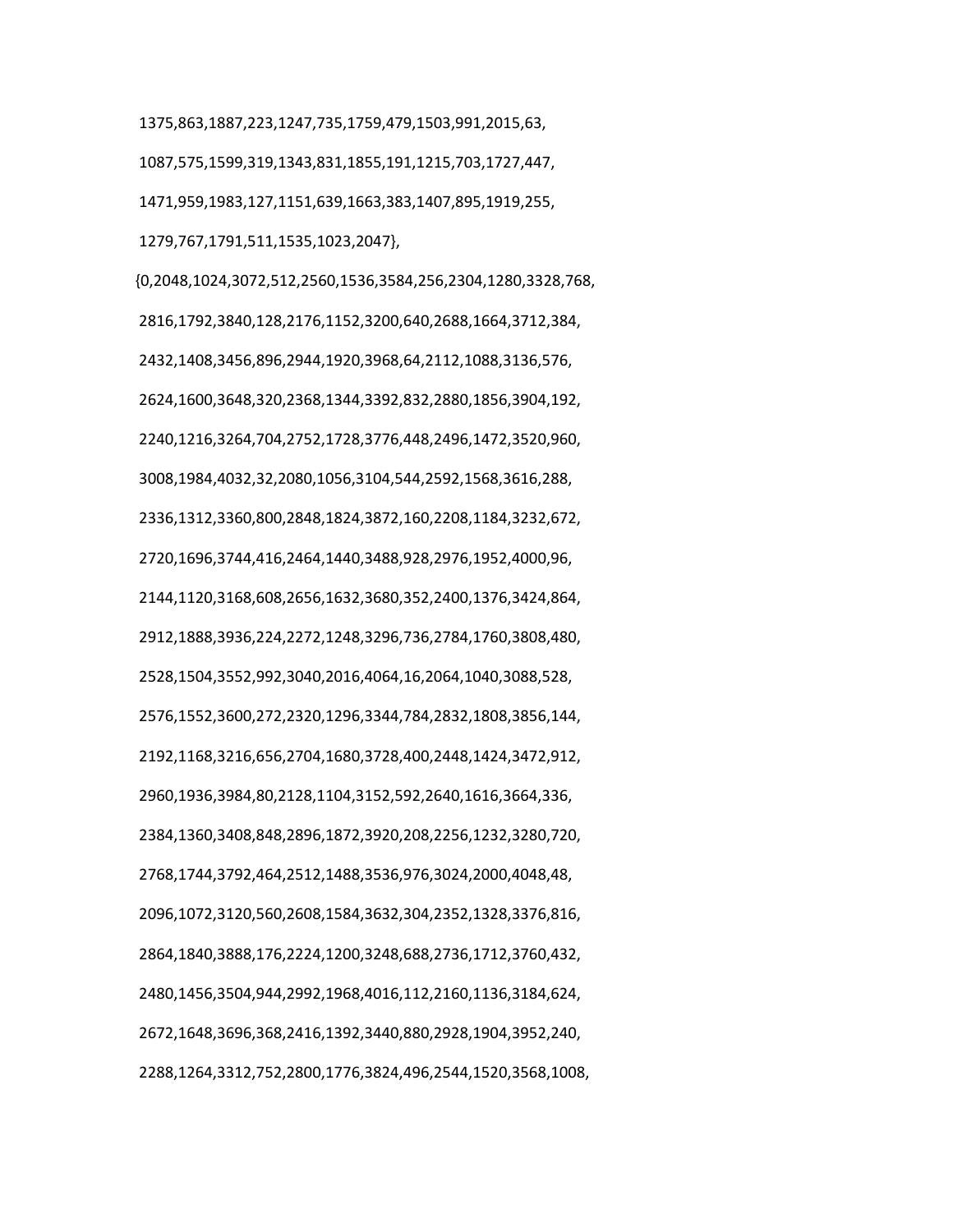3056,2032,4080,8,2056,1032,3080,520,2568,1544,3592,264, 2312,1288,3336,776,2824,1800,3848,136,2184,1160,3208,648, 2696,1672,3720,392,2440,1416,3464,904,2952,1928,3976,72, 2120,1096,3144,584,2632,1608,3656,328,2376,1352,3400,840, 2888,1864,3912,200,2248,1224,3272,712,2760,1736,3784,456, 2504,1480,3528,968,3016,1992,4040,40,2088,1064,3112,552, 2600,1576,3624,296,2344,1320,3368,808,2856,1832,3880,168, 2216,1192,3240,680,2728,1704,3752,424,2472,1448,3496,936, 2984,1960,4008,104,2152,1128,3176,616,2664,1640,3688,360, 2408,1384,3432,872,2920,1896,3944,232,2280,1256,3304,744, 2792,1768,3816,488,2536,1512,3560,1000,3048,2024,4072,24, 2072,1048,3096,536,2584,1560,3608,280,2328,1304,3352,792, 2840,1816,3864,152,2200,1176,3224,664,2712,1688,3736,408, 2456,1432,3480,920,2968,1944,3992,88,2136,1112,3160,600, 2648,1624,3672,344,2392,1368,3416,856,2904,1880,3928,216, 2264,1240,3288,728,2776,1752,3800,472,2520,1496,3544,984, 3032,2008,4056,56,2104,1080,3128,568,2616,1592,3640,312, 2360,1336,3384,824,2872,1848,3896,184,2232,1208,3256,696, 2744,1720,3768,440,2488,1464,3512,952,3000,1976,4024,120, 2168,1144,3192,632,2680,1656,3704,376,2424,1400,3448,888, 2936,1912,3960,248,2296,1272,3320,760,2808,1784,3832,504, 2552,1528,3576,1016,3064,2040,4088,4,2052,1028,3076,516, 2564,1540,3588,260,2308,1284,3332,772,2820,1796,3844,132, 2180,1156,3204,644,2692,1668,3716,388,2436,1412,3460,900, 2948,1924,3972,68,2116,1092,3140,580,2628,1604,3652,324,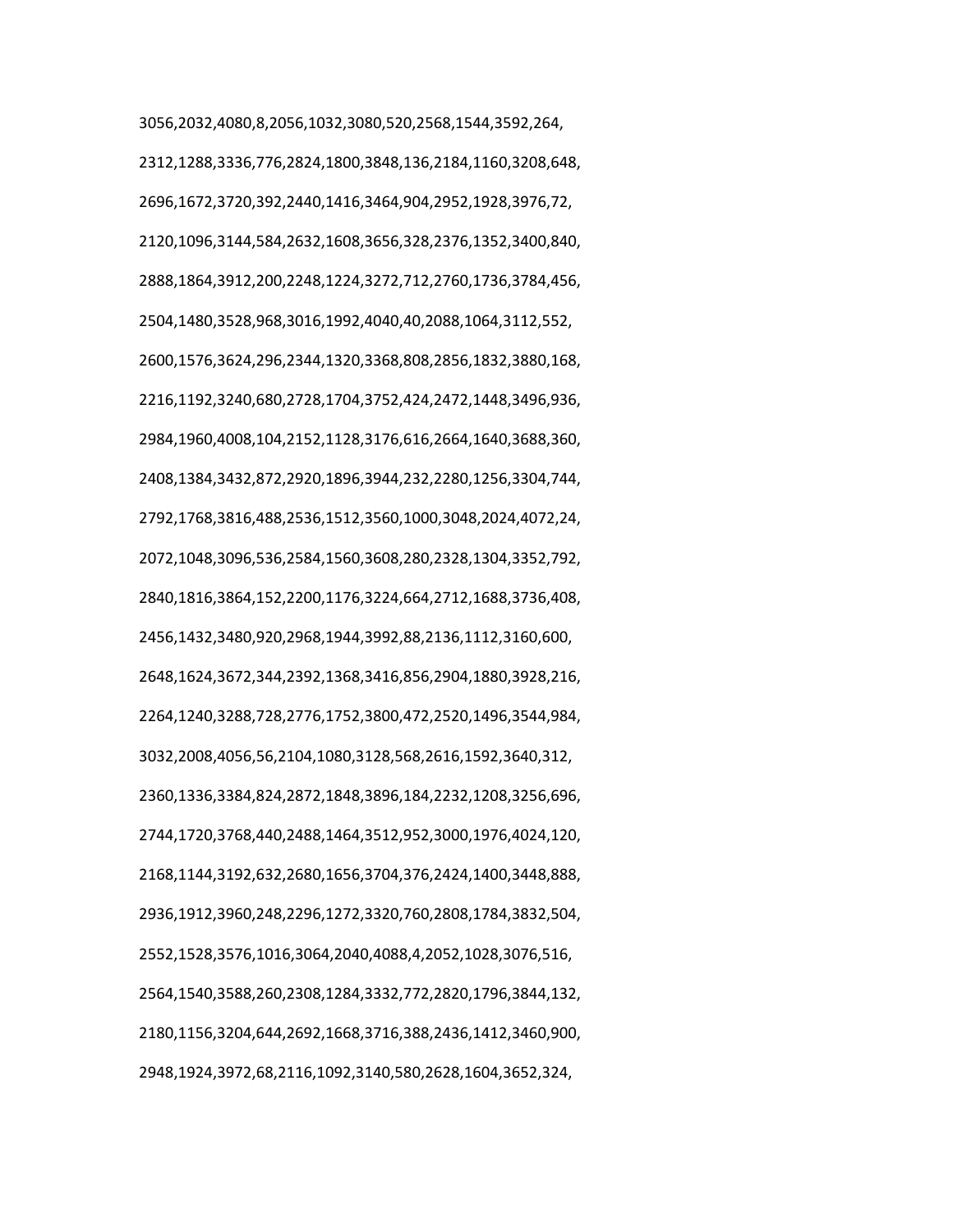2372,1348,3396,836,2884,1860,3908,196,2244,1220,3268,708, 2756,1732,3780,452,2500,1476,3524,964,3012,1988,4036,36, 2084,1060,3108,548,2596,1572,3620,292,2340,1316,3364,804, 2852,1828,3876,164,2212,1188,3236,676,2724,1700,3748,420, 2468,1444,3492,932,2980,1956,4004,100,2148,1124,3172,612, 2660,1636,3684,356,2404,1380,3428,868,2916,1892,3940,228, 2276,1252,3300,740,2788,1764,3812,484,2532,1508,3556,996, 3044,2020,4068,20,2068,1044,3092,532,2580,1556,3604,276, 2324,1300,3348,788,2836,1812,3860,148,2196,1172,3220,660, 2708,1684,3732,404,2452,1428,3476,916,2964,1940,3988,84, 2132,1108,3156,596,2644,1620,3668,340,2388,1364,3412,852, 2900,1876,3924,212,2260,1236,3284,724,2772,1748,3796,468, 2516,1492,3540,980,3028,2004,4052,52,2100,1076,3124,564, 2612,1588,3636,308,2356,1332,3380,820,2868,1844,3892,180, 2228,1204,3252,692,2740,1716,3764,436,2484,1460,3508,948, 2996,1972,4020,116,2164,1140,3188,628,2676,1652,3700,372, 2420,1396,3444,884,2932,1908,3956,244,2292,1268,3316,756, 2804,1780,3828,500,2548,1524,3572,1012,3060,2036,4084,12, 2060,1036,3084,524,2572,1548,3596,268,2316,1292,3340,780, 2828,1804,3852,140,2188,1164,3212,652,2700,1676,3724,396, 2444,1420,3468,908,2956,1932,3980,76,2124,1100,3148,588, 2636,1612,3660,332,2380,1356,3404,844,2892,1868,3916,204, 2252,1228,3276,716,2764,1740,3788,460,2508,1484,3532,972, 3020,1996,4044,44,2092,1068,3116,556,2604,1580,3628,300, 2348,1324,3372,812,2860,1836,3884,172,2220,1196,3244,684,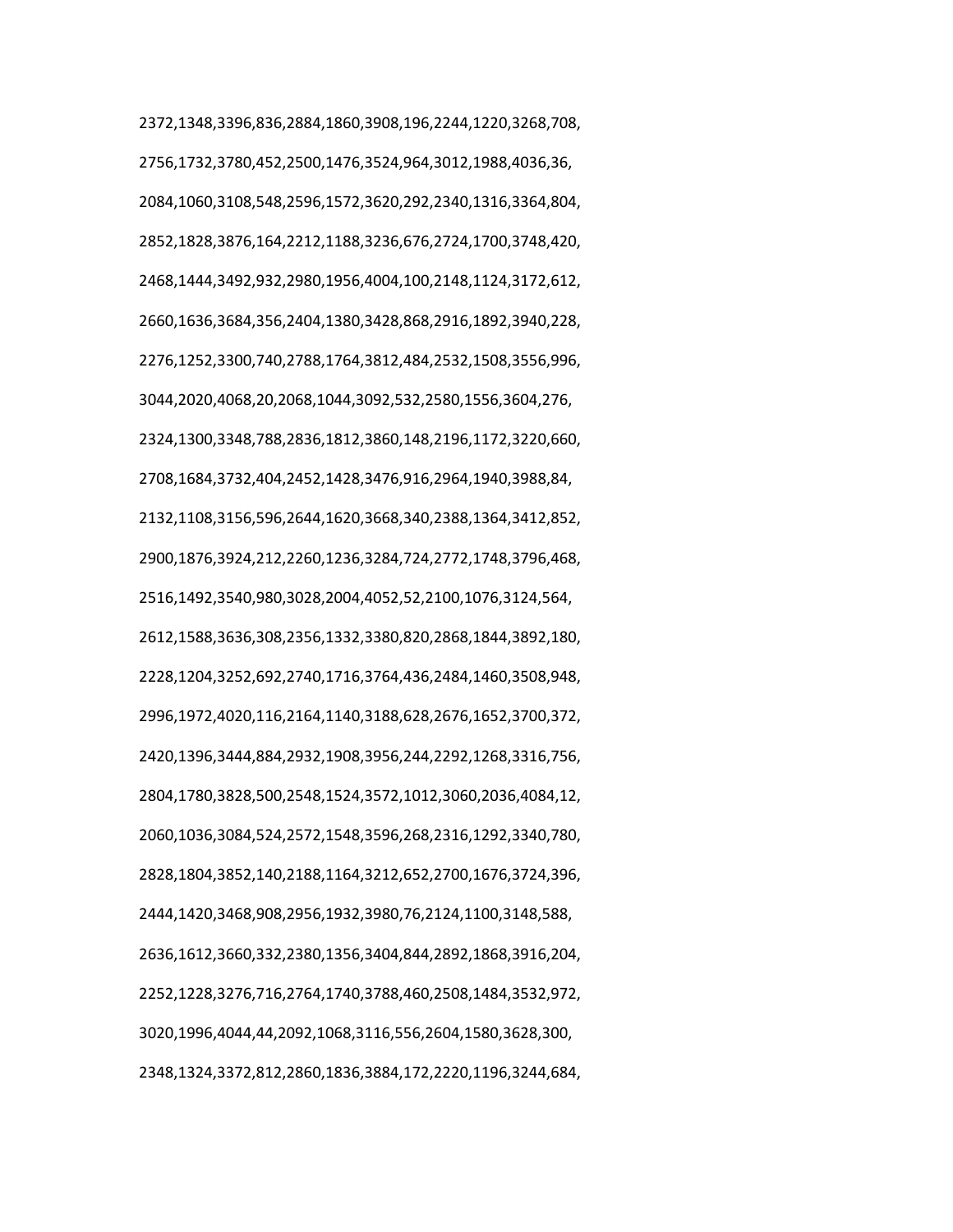2732,1708,3756,428,2476,1452,3500,940,2988,1964,4012,108, 2156,1132,3180,620,2668,1644,3692,364,2412,1388,3436,876, 2924,1900,3948,236,2284,1260,3308,748,2796,1772,3820,492, 2540,1516,3564,1004,3052,2028,4076,28,2076,1052,3100,540, 2588,1564,3612,284,2332,1308,3356,796,2844,1820,3868,156, 2204,1180,3228,668,2716,1692,3740,412,2460,1436,3484,924, 2972,1948,3996,92,2140,1116,3164,604,2652,1628,3676,348, 2396,1372,3420,860,2908,1884,3932,220,2268,1244,3292,732, 2780,1756,3804,476,2524,1500,3548,988,3036,2012,4060,60, 2108,1084,3132,572,2620,1596,3644,316,2364,1340,3388,828, 2876,1852,3900,188,2236,1212,3260,700,2748,1724,3772,444, 2492,1468,3516,956,3004,1980,4028,124,2172,1148,3196,636, 2684,1660,3708,380,2428,1404,3452,892,2940,1916,3964,252, 2300,1276,3324,764,2812,1788,3836,508,2556,1532,3580,1020, 3068,2044,4092,2,2050,1026,3074,514,2562,1538,3586,258, 2306,1282,3330,770,2818,1794,3842,130,2178,1154,3202,642, 2690,1666,3714,386,2434,1410,3458,898,2946,1922,3970,66, 2114,1090,3138,578,2626,1602,3650,322,2370,1346,3394,834, 2882,1858,3906,194,2242,1218,3266,706,2754,1730,3778,450, 2498,1474,3522,962,3010,1986,4034,34,2082,1058,3106,546, 2594,1570,3618,290,2338,1314,3362,802,2850,1826,3874,162, 2210,1186,3234,674,2722,1698,3746,418,2466,1442,3490,930, 2978,1954,4002,98,2146,1122,3170,610,2658,1634,3682,354, 2402,1378,3426,866,2914,1890,3938,226,2274,1250,3298,738, 2786,1762,3810,482,2530,1506,3554,994,3042,2018,4066,18,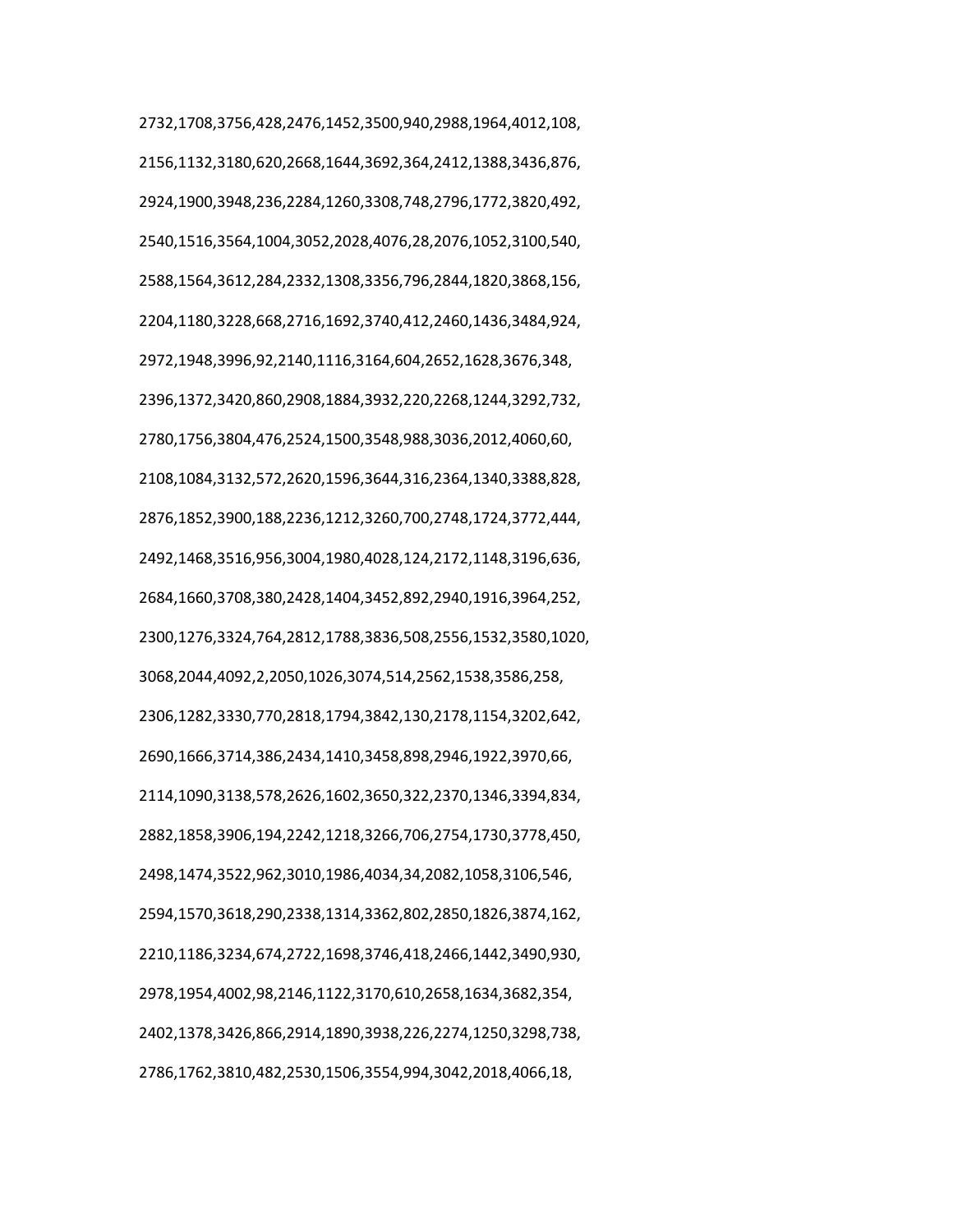2066,1042,3090,530,2578,1554,3602,274,2322,1298,3346,786, 2834,1810,3858,146,2194,1170,3218,658,2706,1682,3730,402, 2450,1426,3474,914,2962,1938,3986,82,2130,1106,3154,594, 2642,1618,3666,338,2386,1362,3410,850,2898,1874,3922,210, 2258,1234,3282,722,2770,1746,3794,466,2514,1490,3538,978, 3026,2002,4050,50,2098,1074,3122,562,2610,1586,3634,306, 2354,1330,3378,818,2866,1842,3890,178,2226,1202,3250,690, 2738,1714,3762,434,2482,1458,3506,946,2994,1970,4018,114, 2162,1138,3186,626,2674,1650,3698,370,2418,1394,3442,882, 2930,1906,3954,242,2290,1266,3314,754,2802,1778,3826,498, 2546,1522,3570,1010,3058,2034,4082,10,2058,1034,3082,522, 2570,1546,3594,266,2314,1290,3338,778,2826,1802,3850,138, 2186,1162,3210,650,2698,1674,3722,394,2442,1418,3466,906, 2954,1930,3978,74,2122,1098,3146,586,2634,1610,3658,330, 2378,1354,3402,842,2890,1866,3914,202,2250,1226,3274,714, 2762,1738,3786,458,2506,1482,3530,970,3018,1994,4042,42, 2090,1066,3114,554,2602,1578,3626,298,2346,1322,3370,810, 2858,1834,3882,170,2218,1194,3242,682,2730,1706,3754,426, 2474,1450,3498,938,2986,1962,4010,106,2154,1130,3178,618, 2666,1642,3690,362,2410,1386,3434,874,2922,1898,3946,234, 2282,1258,3306,746,2794,1770,3818,490,2538,1514,3562,1002, 3050,2026,4074,26,2074,1050,3098,538,2586,1562,3610,282, 2330,1306,3354,794,2842,1818,3866,154,2202,1178,3226,666, 2714,1690,3738,410,2458,1434,3482,922,2970,1946,3994,90, 2138,1114,3162,602,2650,1626,3674,346,2394,1370,3418,858,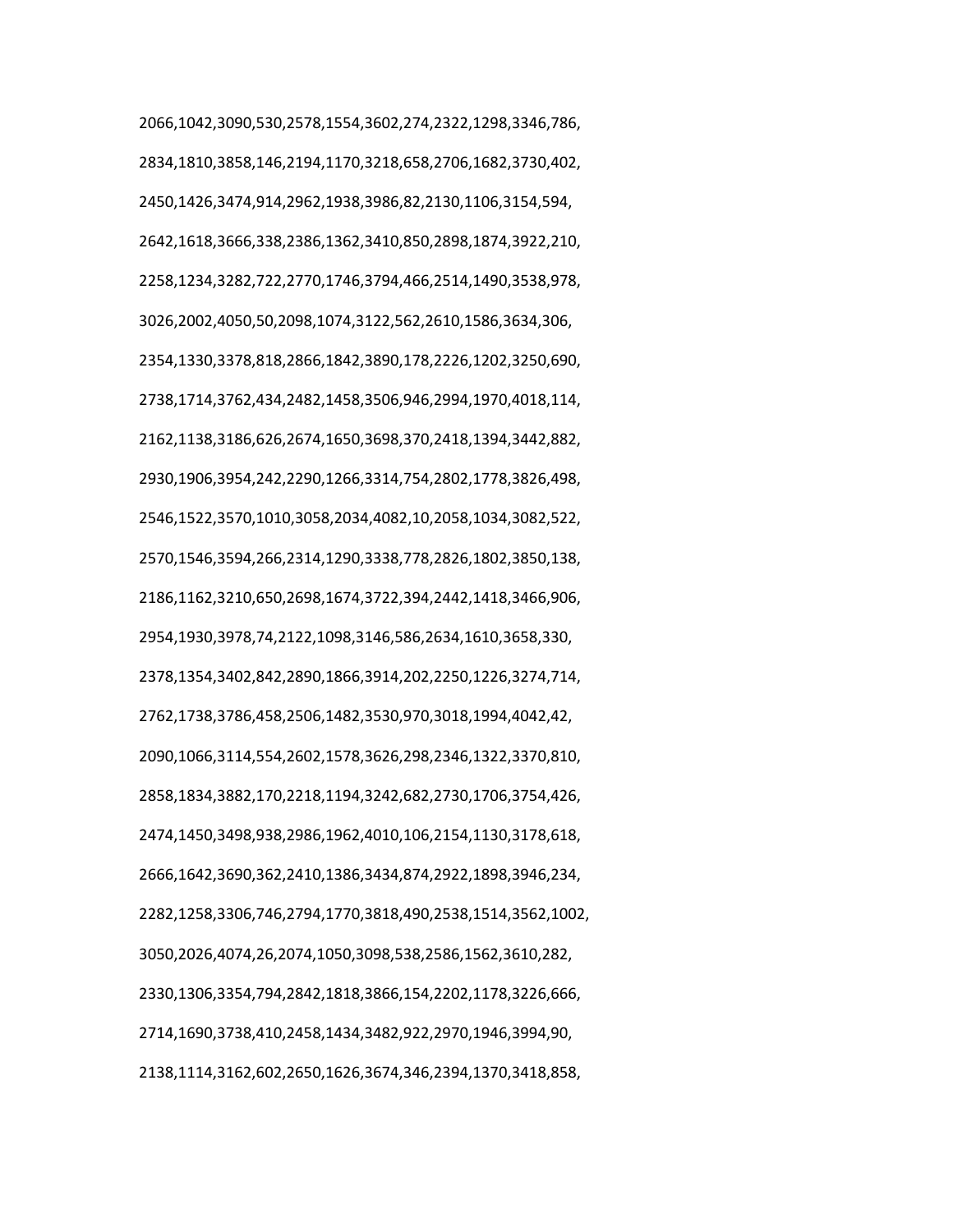2906,1882,3930,218,2266,1242,3290,730,2778,1754,3802,474, 2522,1498,3546,986,3034,2010,4058,58,2106,1082,3130,570, 2618,1594,3642,314,2362,1338,3386,826,2874,1850,3898,186, 2234,1210,3258,698,2746,1722,3770,442,2490,1466,3514,954, 3002,1978,4026,122,2170,1146,3194,634,2682,1658,3706,378, 2426,1402,3450,890,2938,1914,3962,250,2298,1274,3322,762, 2810,1786,3834,506,2554,1530,3578,1018,3066,2042,4090,6, 2054,1030,3078,518,2566,1542,3590,262,2310,1286,3334,774, 2822,1798,3846,134,2182,1158,3206,646,2694,1670,3718,390, 2438,1414,3462,902,2950,1926,3974,70,2118,1094,3142,582, 2630,1606,3654,326,2374,1350,3398,838,2886,1862,3910,198, 2246,1222,3270,710,2758,1734,3782,454,2502,1478,3526,966, 3014,1990,4038,38,2086,1062,3110,550,2598,1574,3622,294, 2342,1318,3366,806,2854,1830,3878,166,2214,1190,3238,678, 2726,1702,3750,422,2470,1446,3494,934,2982,1958,4006,102, 2150,1126,3174,614,2662,1638,3686,358,2406,1382,3430,870, 2918,1894,3942,230,2278,1254,3302,742,2790,1766,3814,486, 2534,1510,3558,998,3046,2022,4070,22,2070,1046,3094,534, 2582,1558,3606,278,2326,1302,3350,790,2838,1814,3862,150, 2198,1174,3222,662,2710,1686,3734,406,2454,1430,3478,918, 2966,1942,3990,86,2134,1110,3158,598,2646,1622,3670,342, 2390,1366,3414,854,2902,1878,3926,214,2262,1238,3286,726, 2774,1750,3798,470,2518,1494,3542,982,3030,2006,4054,54, 2102,1078,3126,566,2614,1590,3638,310,2358,1334,3382,822, 2870,1846,3894,182,2230,1206,3254,694,2742,1718,3766,438,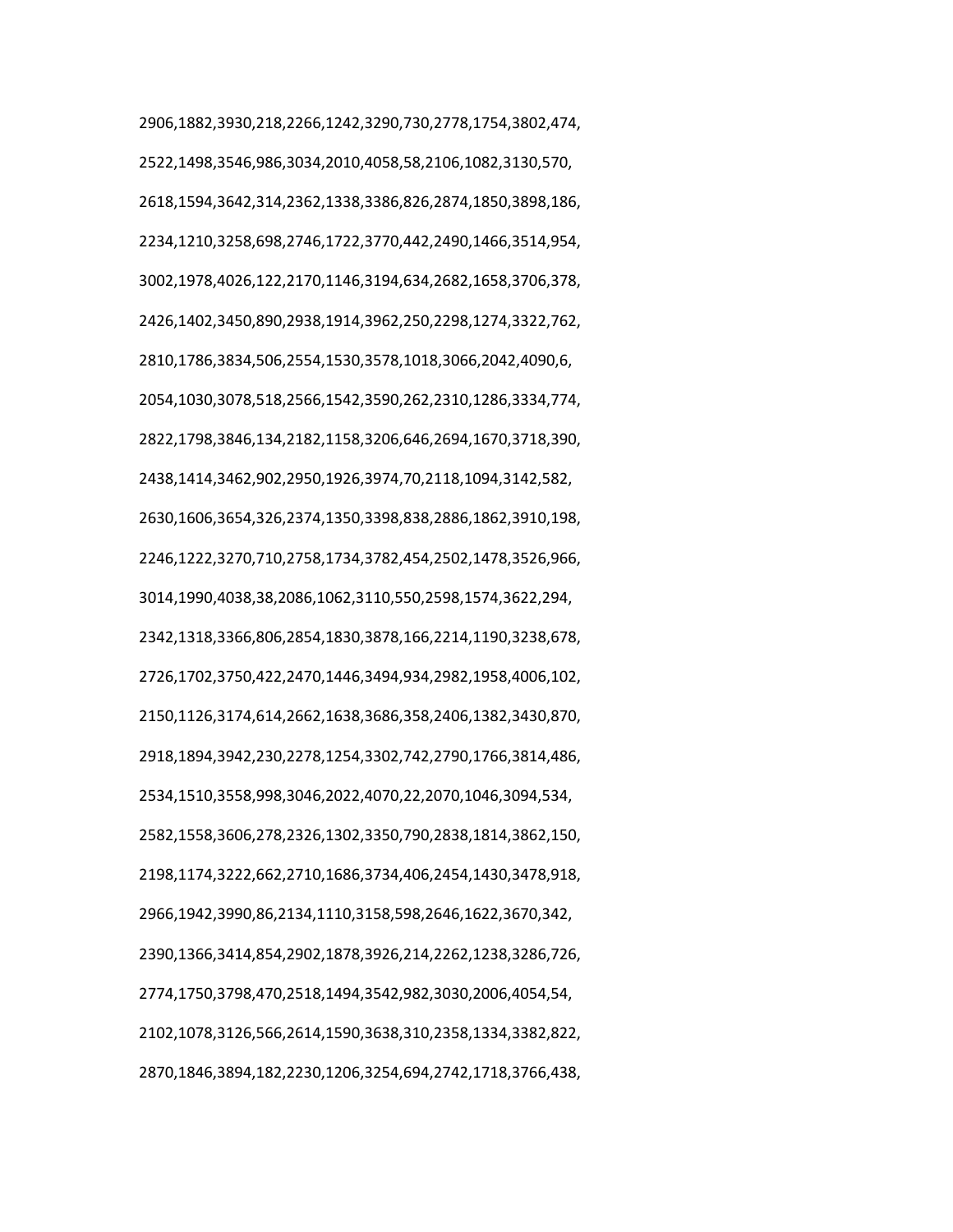2486,1462,3510,950,2998,1974,4022,118,2166,1142,3190,630, 2678,1654,3702,374,2422,1398,3446,886,2934,1910,3958,246, 2294,1270,3318,758,2806,1782,3830,502,2550,1526,3574,1014, 3062,2038,4086,14,2062,1038,3086,526,2574,1550,3598,270, 2318,1294,3342,782,2830,1806,3854,142,2190,1166,3214,654, 2702,1678,3726,398,2446,1422,3470,910,2958,1934,3982,78, 2126,1102,3150,590,2638,1614,3662,334,2382,1358,3406,846, 2894,1870,3918,206,2254,1230,3278,718,2766,1742,3790,462, 2510,1486,3534,974,3022,1998,4046,46,2094,1070,3118,558, 2606,1582,3630,302,2350,1326,3374,814,2862,1838,3886,174, 2222,1198,3246,686,2734,1710,3758,430,2478,1454,3502,942, 2990,1966,4014,110,2158,1134,3182,622,2670,1646,3694,366, 2414,1390,3438,878,2926,1902,3950,238,2286,1262,3310,750, 2798,1774,3822,494,2542,1518,3566,1006,3054,2030,4078,30, 2078,1054,3102,542,2590,1566,3614,286,2334,1310,3358,798, 2846,1822,3870,158,2206,1182,3230,670,2718,1694,3742,414, 2462,1438,3486,926,2974,1950,3998,94,2142,1118,3166,606, 2654,1630,3678,350,2398,1374,3422,862,2910,1886,3934,222, 2270,1246,3294,734,2782,1758,3806,478,2526,1502,3550,990, 3038,2014,4062,62,2110,1086,3134,574,2622,1598,3646,318, 2366,1342,3390,830,2878,1854,3902,190,2238,1214,3262,702, 2750,1726,3774,446,2494,1470,3518,958,3006,1982,4030,126, 2174,1150,3198,638,2686,1662,3710,382,2430,1406,3454,894, 2942,1918,3966,254,2302,1278,3326,766,2814,1790,3838,510, 2558,1534,3582,1022,3070,2046,4094,1,2049,1025,3073,513,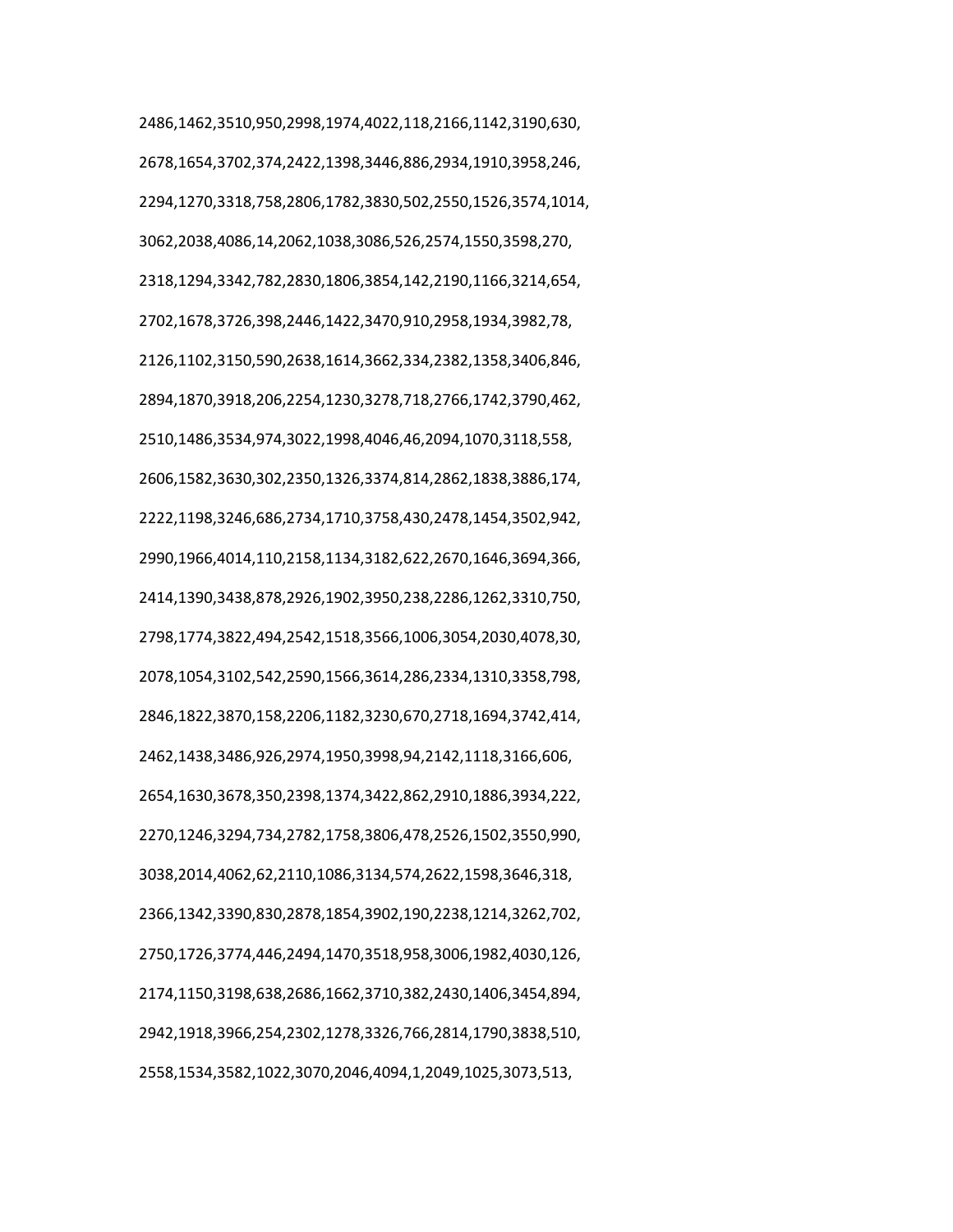2561,1537,3585,257,2305,1281,3329,769,2817,1793,3841,129, 2177,1153,3201,641,2689,1665,3713,385,2433,1409,3457,897, 2945,1921,3969,65,2113,1089,3137,577,2625,1601,3649,321, 2369,1345,3393,833,2881,1857,3905,193,2241,1217,3265,705, 2753,1729,3777,449,2497,1473,3521,961,3009,1985,4033,33, 2081,1057,3105,545,2593,1569,3617,289,2337,1313,3361,801, 2849,1825,3873,161,2209,1185,3233,673,2721,1697,3745,417, 2465,1441,3489,929,2977,1953,4001,97,2145,1121,3169,609, 2657,1633,3681,353,2401,1377,3425,865,2913,1889,3937,225, 2273,1249,3297,737,2785,1761,3809,481,2529,1505,3553,993, 3041,2017,4065,17,2065,1041,3089,529,2577,1553,3601,273, 2321,1297,3345,785,2833,1809,3857,145,2193,1169,3217,657, 2705,1681,3729,401,2449,1425,3473,913,2961,1937,3985,81, 2129,1105,3153,593,2641,1617,3665,337,2385,1361,3409,849, 2897,1873,3921,209,2257,1233,3281,721,2769,1745,3793,465, 2513,1489,3537,977,3025,2001,4049,49,2097,1073,3121,561, 2609,1585,3633,305,2353,1329,3377,817,2865,1841,3889,177, 2225,1201,3249,689,2737,1713,3761,433,2481,1457,3505,945, 2993,1969,4017,113,2161,1137,3185,625,2673,1649,3697,369, 2417,1393,3441,881,2929,1905,3953,241,2289,1265,3313,753, 2801,1777,3825,497,2545,1521,3569,1009,3057,2033,4081,9, 2057,1033,3081,521,2569,1545,3593,265,2313,1289,3337,777, 2825,1801,3849,137,2185,1161,3209,649,2697,1673,3721,393, 2441,1417,3465,905,2953,1929,3977,73,2121,1097,3145,585, 2633,1609,3657,329,2377,1353,3401,841,2889,1865,3913,201,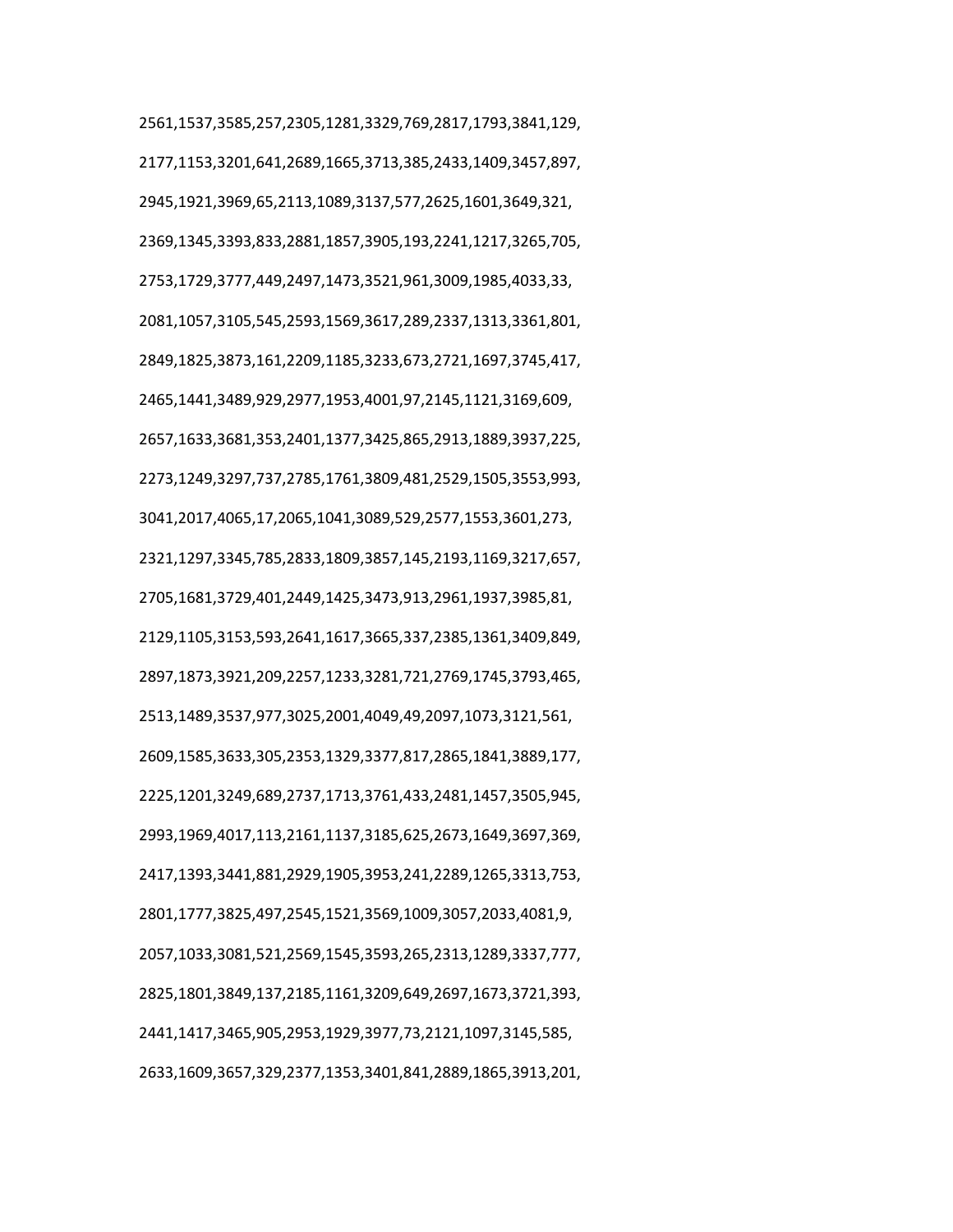2249,1225,3273,713,2761,1737,3785,457,2505,1481,3529,969, 3017,1993,4041,41,2089,1065,3113,553,2601,1577,3625,297, 2345,1321,3369,809,2857,1833,3881,169,2217,1193,3241,681, 2729,1705,3753,425,2473,1449,3497,937,2985,1961,4009,105, 2153,1129,3177,617,2665,1641,3689,361,2409,1385,3433,873, 2921,1897,3945,233,2281,1257,3305,745,2793,1769,3817,489, 2537,1513,3561,1001,3049,2025,4073,25,2073,1049,3097,537, 2585,1561,3609,281,2329,1305,3353,793,2841,1817,3865,153, 2201,1177,3225,665,2713,1689,3737,409,2457,1433,3481,921, 2969,1945,3993,89,2137,1113,3161,601,2649,1625,3673,345, 2393,1369,3417,857,2905,1881,3929,217,2265,1241,3289,729, 2777,1753,3801,473,2521,1497,3545,985,3033,2009,4057,57, 2105,1081,3129,569,2617,1593,3641,313,2361,1337,3385,825, 2873,1849,3897,185,2233,1209,3257,697,2745,1721,3769,441, 2489,1465,3513,953,3001,1977,4025,121,2169,1145,3193,633, 2681,1657,3705,377,2425,1401,3449,889,2937,1913,3961,249, 2297,1273,3321,761,2809,1785,3833,505,2553,1529,3577,1017, 3065,2041,4089,5,2053,1029,3077,517,2565,1541,3589,261, 2309,1285,3333,773,2821,1797,3845,133,2181,1157,3205,645, 2693,1669,3717,389,2437,1413,3461,901,2949,1925,3973,69, 2117,1093,3141,581,2629,1605,3653,325,2373,1349,3397,837, 2885,1861,3909,197,2245,1221,3269,709,2757,1733,3781,453, 2501,1477,3525,965,3013,1989,4037,37,2085,1061,3109,549, 2597,1573,3621,293,2341,1317,3365,805,2853,1829,3877,165, 2213,1189,3237,677,2725,1701,3749,421,2469,1445,3493,933,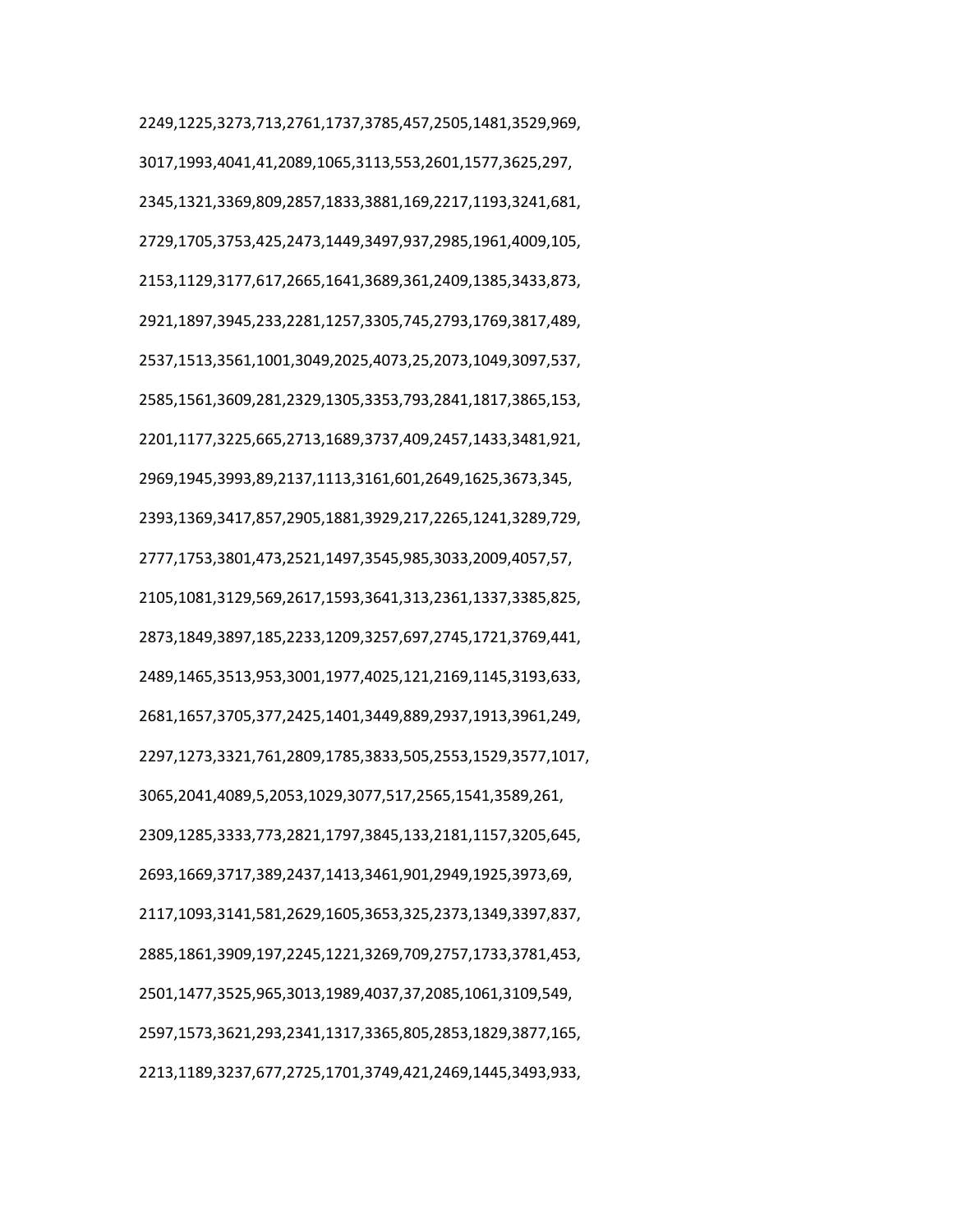2981,1957,4005,101,2149,1125,3173,613,2661,1637,3685,357, 2405,1381,3429,869,2917,1893,3941,229,2277,1253,3301,741, 2789,1765,3813,485,2533,1509,3557,997,3045,2021,4069,21, 2069,1045,3093,533,2581,1557,3605,277,2325,1301,3349,789, 2837,1813,3861,149,2197,1173,3221,661,2709,1685,3733,405, 2453,1429,3477,917,2965,1941,3989,85,2133,1109,3157,597, 2645,1621,3669,341,2389,1365,3413,853,2901,1877,3925,213, 2261,1237,3285,725,2773,1749,3797,469,2517,1493,3541,981, 3029,2005,4053,53,2101,1077,3125,565,2613,1589,3637,309, 2357,1333,3381,821,2869,1845,3893,181,2229,1205,3253,693, 2741,1717,3765,437,2485,1461,3509,949,2997,1973,4021,117, 2165,1141,3189,629,2677,1653,3701,373,2421,1397,3445,885, 2933,1909,3957,245,2293,1269,3317,757,2805,1781,3829,501, 2549,1525,3573,1013,3061,2037,4085,13,2061,1037,3085,525, 2573,1549,3597,269,2317,1293,3341,781,2829,1805,3853,141, 2189,1165,3213,653,2701,1677,3725,397,2445,1421,3469,909, 2957,1933,3981,77,2125,1101,3149,589,2637,1613,3661,333, 2381,1357,3405,845,2893,1869,3917,205,2253,1229,3277,717, 2765,1741,3789,461,2509,1485,3533,973,3021,1997,4045,45, 2093,1069,3117,557,2605,1581,3629,301,2349,1325,3373,813, 2861,1837,3885,173,2221,1197,3245,685,2733,1709,3757,429, 2477,1453,3501,941,2989,1965,4013,109,2157,1133,3181,621, 2669,1645,3693,365,2413,1389,3437,877,2925,1901,3949,237, 2285,1261,3309,749,2797,1773,3821,493,2541,1517,3565,1005, 3053,2029,4077,29,2077,1053,3101,541,2589,1565,3613,285,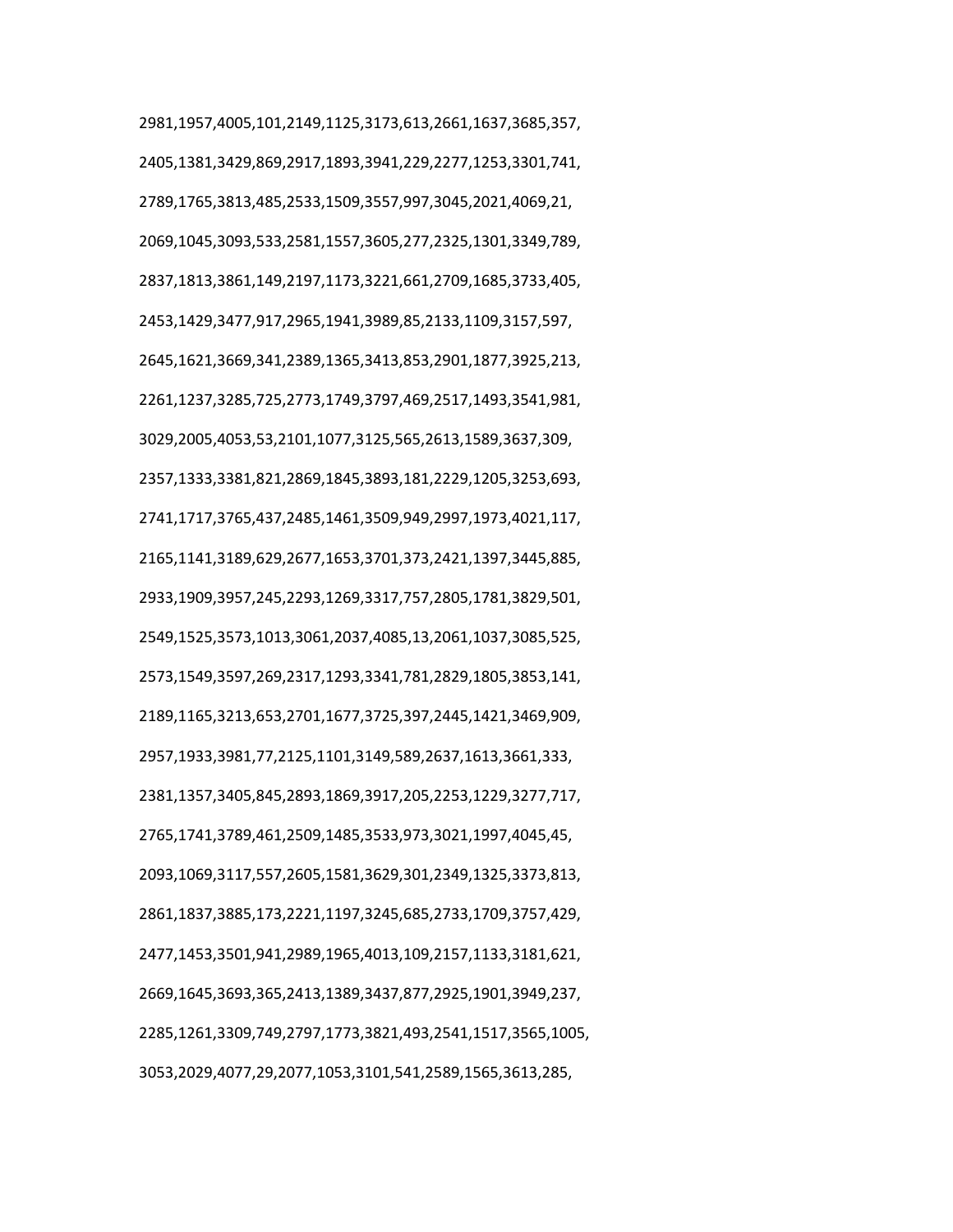2333,1309,3357,797,2845,1821,3869,157,2205,1181,3229,669, 2717,1693,3741,413,2461,1437,3485,925,2973,1949,3997,93, 2141,1117,3165,605,2653,1629,3677,349,2397,1373,3421,861, 2909,1885,3933,221,2269,1245,3293,733,2781,1757,3805,477, 2525,1501,3549,989,3037,2013,4061,61,2109,1085,3133,573, 2621,1597,3645,317,2365,1341,3389,829,2877,1853,3901,189, 2237,1213,3261,701,2749,1725,3773,445,2493,1469,3517,957, 3005,1981,4029,125,2173,1149,3197,637,2685,1661,3709,381, 2429,1405,3453,893,2941,1917,3965,253,2301,1277,3325,765, 2813,1789,3837,509,2557,1533,3581,1021,3069,2045,4093,3, 2051,1027,3075,515,2563,1539,3587,259,2307,1283,3331,771, 2819,1795,3843,131,2179,1155,3203,643,2691,1667,3715,387, 2435,1411,3459,899,2947,1923,3971,67,2115,1091,3139,579, 2627,1603,3651,323,2371,1347,3395,835,2883,1859,3907,195, 2243,1219,3267,707,2755,1731,3779,451,2499,1475,3523,963, 3011,1987,4035,35,2083,1059,3107,547,2595,1571,3619,291, 2339,1315,3363,803,2851,1827,3875,163,2211,1187,3235,675, 2723,1699,3747,419,2467,1443,3491,931,2979,1955,4003,99, 2147,1123,3171,611,2659,1635,3683,355,2403,1379,3427,867, 2915,1891,3939,227,2275,1251,3299,739,2787,1763,3811,483, 2531,1507,3555,995,3043,2019,4067,19,2067,1043,3091,531, 2579,1555,3603,275,2323,1299,3347,787,2835,1811,3859,147, 2195,1171,3219,659,2707,1683,3731,403,2451,1427,3475,915, 2963,1939,3987,83,2131,1107,3155,595,2643,1619,3667,339, 2387,1363,3411,851,2899,1875,3923,211,2259,1235,3283,723,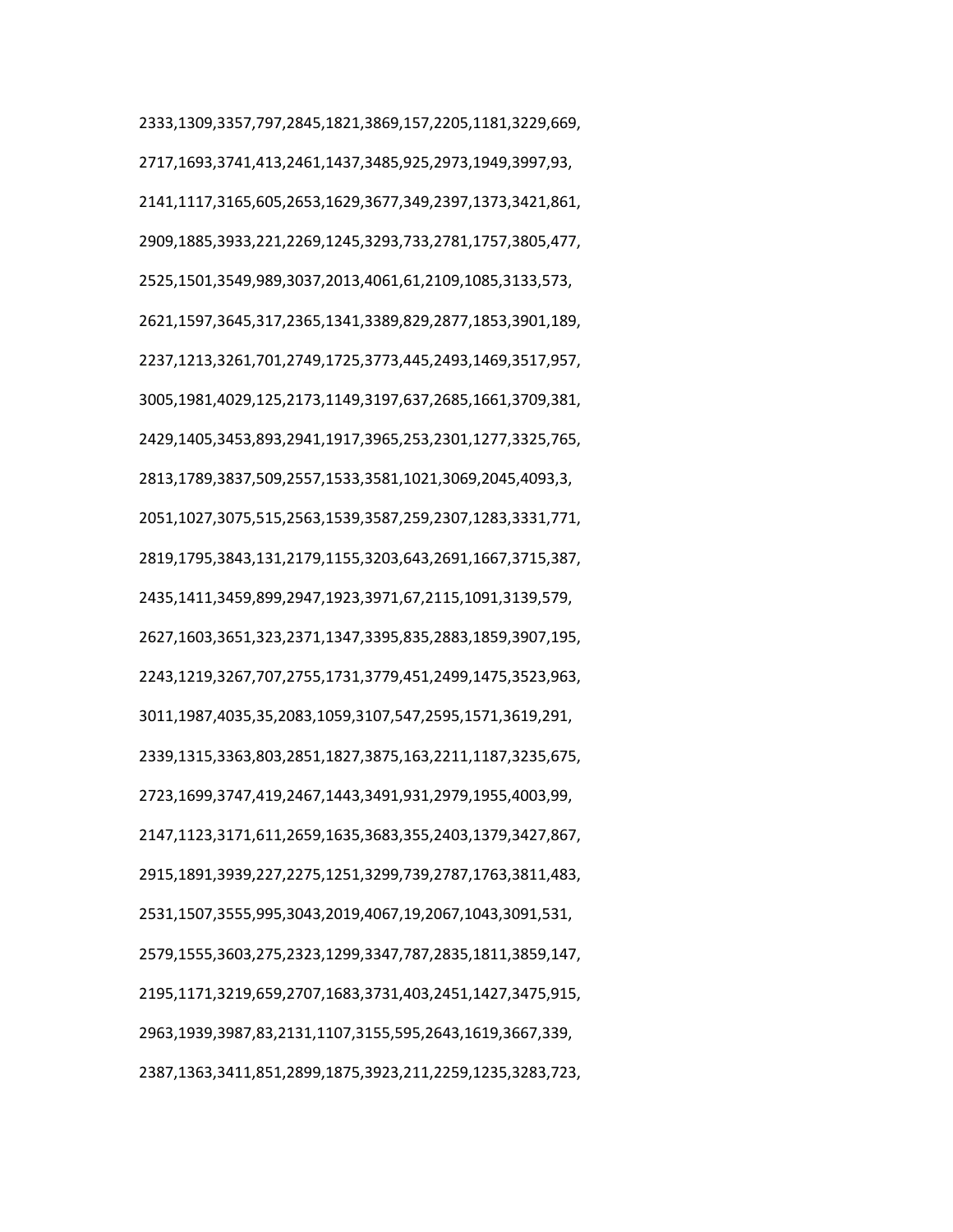2771,1747,3795,467,2515,1491,3539,979,3027,2003,4051,51, 2099,1075,3123,563,2611,1587,3635,307,2355,1331,3379,819, 2867,1843,3891,179,2227,1203,3251,691,2739,1715,3763,435, 2483,1459,3507,947,2995,1971,4019,115,2163,1139,3187,627, 2675,1651,3699,371,2419,1395,3443,883,2931,1907,3955,243, 2291,1267,3315,755,2803,1779,3827,499,2547,1523,3571,1011, 3059,2035,4083,11,2059,1035,3083,523,2571,1547,3595,267, 2315,1291,3339,779,2827,1803,3851,139,2187,1163,3211,651, 2699,1675,3723,395,2443,1419,3467,907,2955,1931,3979,75, 2123,1099,3147,587,2635,1611,3659,331,2379,1355,3403,843, 2891,1867,3915,203,2251,1227,3275,715,2763,1739,3787,459, 2507,1483,3531,971,3019,1995,4043,43,2091,1067,3115,555, 2603,1579,3627,299,2347,1323,3371,811,2859,1835,3883,171, 2219,1195,3243,683,2731,1707,3755,427,2475,1451,3499,939, 2987,1963,4011,107,2155,1131,3179,619,2667,1643,3691,363, 2411,1387,3435,875,2923,1899,3947,235,2283,1259,3307,747, 2795,1771,3819,491,2539,1515,3563,1003,3051,2027,4075,27, 2075,1051,3099,539,2587,1563,3611,283,2331,1307,3355,795, 2843,1819,3867,155,2203,1179,3227,667,2715,1691,3739,411, 2459,1435,3483,923,2971,1947,3995,91,2139,1115,3163,603, 2651,1627,3675,347,2395,1371,3419,859,2907,1883,3931,219, 2267,1243,3291,731,2779,1755,3803,475,2523,1499,3547,987, 3035,2011,4059,59,2107,1083,3131,571,2619,1595,3643,315, 2363,1339,3387,827,2875,1851,3899,187,2235,1211,3259,699, 2747,1723,3771,443,2491,1467,3515,955,3003,1979,4027,123,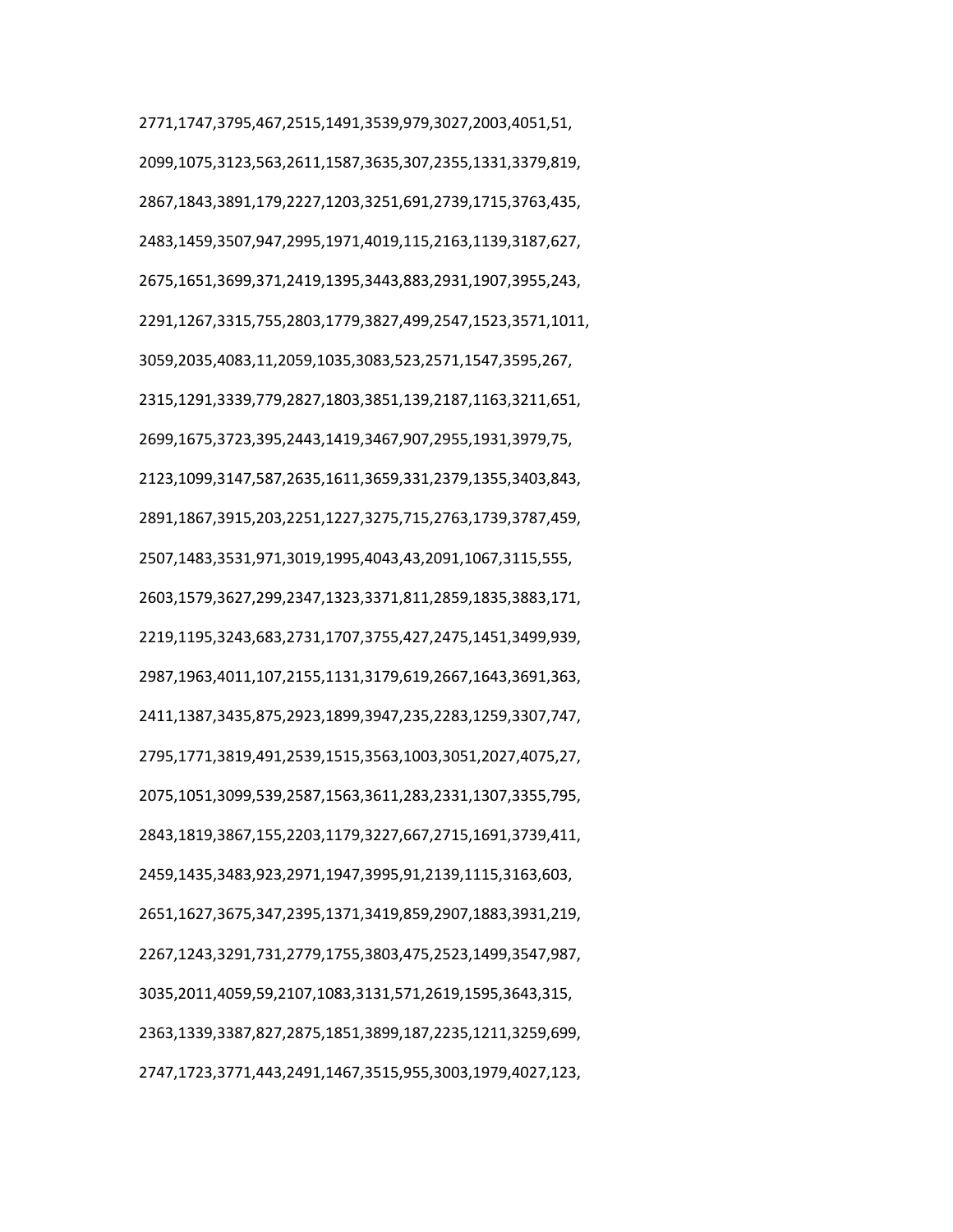2171,1147,3195,635,2683,1659,3707,379,2427,1403,3451,891, 2939,1915,3963,251,2299,1275,3323,763,2811,1787,3835,507, 2555,1531,3579,1019,3067,2043,4091,7,2055,1031,3079,519, 2567,1543,3591,263,2311,1287,3335,775,2823,1799,3847,135, 2183,1159,3207,647,2695,1671,3719,391,2439,1415,3463,903, 2951,1927,3975,71,2119,1095,3143,583,2631,1607,3655,327, 2375,1351,3399,839,2887,1863,3911,199,2247,1223,3271,711, 2759,1735,3783,455,2503,1479,3527,967,3015,1991,4039,39, 2087,1063,3111,551,2599,1575,3623,295,2343,1319,3367,807, 2855,1831,3879,167,2215,1191,3239,679,2727,1703,3751,423, 2471,1447,3495,935,2983,1959,4007,103,2151,1127,3175,615, 2663,1639,3687,359,2407,1383,3431,871,2919,1895,3943,231, 2279,1255,3303,743,2791,1767,3815,487,2535,1511,3559,999, 3047,2023,4071,23,2071,1047,3095,535,2583,1559,3607,279, 2327,1303,3351,791,2839,1815,3863,151,2199,1175,3223,663, 2711,1687,3735,407,2455,1431,3479,919,2967,1943,3991,87, 2135,1111,3159,599,2647,1623,3671,343,2391,1367,3415,855, 2903,1879,3927,215,2263,1239,3287,727,2775,1751,3799,471, 2519,1495,3543,983,3031,2007,4055,55,2103,1079,3127,567, 2615,1591,3639,311,2359,1335,3383,823,2871,1847,3895,183, 2231,1207,3255,695,2743,1719,3767,439,2487,1463,3511,951, 2999,1975,4023,119,2167,1143,3191,631,2679,1655,3703,375, 2423,1399,3447,887,2935,1911,3959,247,2295,1271,3319,759, 2807,1783,3831,503,2551,1527,3575,1015,3063,2039,4087,15, 2063,1039,3087,527,2575,1551,3599,271,2319,1295,3343,783,